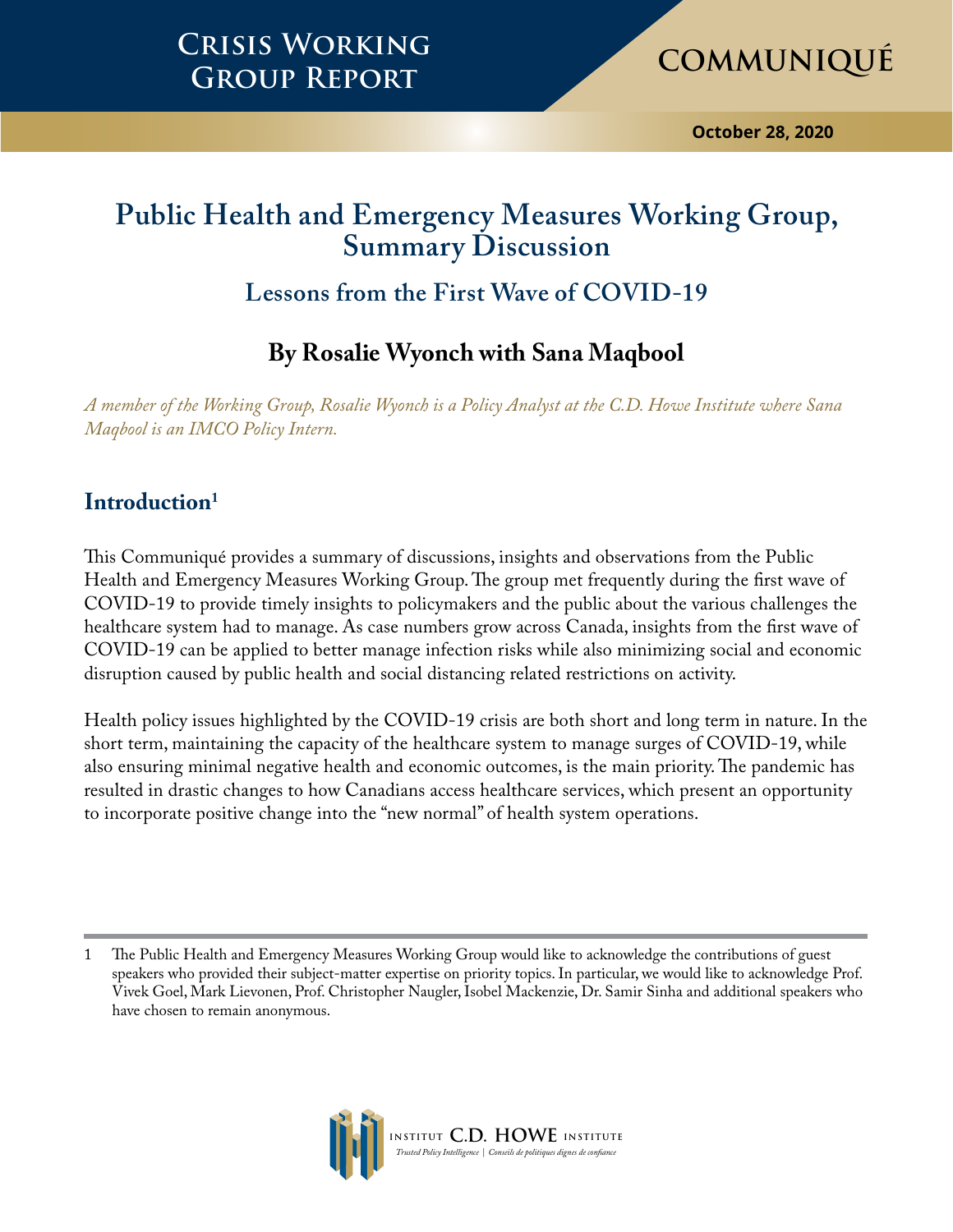# **Crisis Working GROUP REPORT COMMUNIQUÉ**

**October 28, 2020**

Since COVID-19 transmission is already present within the community, it is unlikely that it will be fully eliminated prior to the availability of a vaccine without significant changes to the testing, tracing and isolation strategy. As a result, we are unlikely to avoid having to make difficult choices to protect public health while also maintaining "normal" as much as possible to minimize collateral health and economic damage. An unfortunate reality is that even once approved, a vaccine will need to manufactured at scale and distributed, a process that will take significant time and resources. Public policies and messaging need to confront directly the somewhat depressing reality that COVID-19 is unlikely to be eliminated in the short term. As a result, some restrictions on economic and social activities will be required for quite a while, though they are likely to change over time. To enable the lifting of restrictions on economic and social activities, we must reduce and contain spread as much as possible.

As case numbers rise, governments should be proactive in setting public expectations about the imposition of further restrictions, how long they will be in place and the possibility of further government support in the form of subsidies, cash transfers, tax and loan payment deferrals, etc. Another priority is to ensure ongoing preparedness to manage COVID-19 in the following ways: by maintaining some excess capacity for affected patients; adapting care practices to maintain continuity; securing sufficient supplies of personal protective equipment (PPE), testing inputs and other medical resources and; actively improving health information and contact tracing comprehensiveness and availability. Over the longer term, once the immediate threat of COVID-19 has passed, priorities for government will shift to improving quality and efficiency in Canada's healthcare system and ensuring we are better prepared for future novel infectious disease outbreaks. The total effects of the pandemic are not yet known and the "new normal" that will emerge is far from certain. There are, however, areas of healthcare and emergency preparedness in which Canada could and should improve as the healthcare system adapts to COVID-19 and transitions to the new normal.

### *Public Health and Emergency Measure Working Group*

The Public Health and Emergency Measures Working Group is Co-Chaired by Janet Davidson, Chair of the Board of the Canadian Institute for Health Information, and a C.D. Howe Institute Senior Fellow, and Tom Closson, Chair of the C.D. Howe Institute Health Policy Council. Group membership and expert guest speakers include health academics, professionals and business leaders.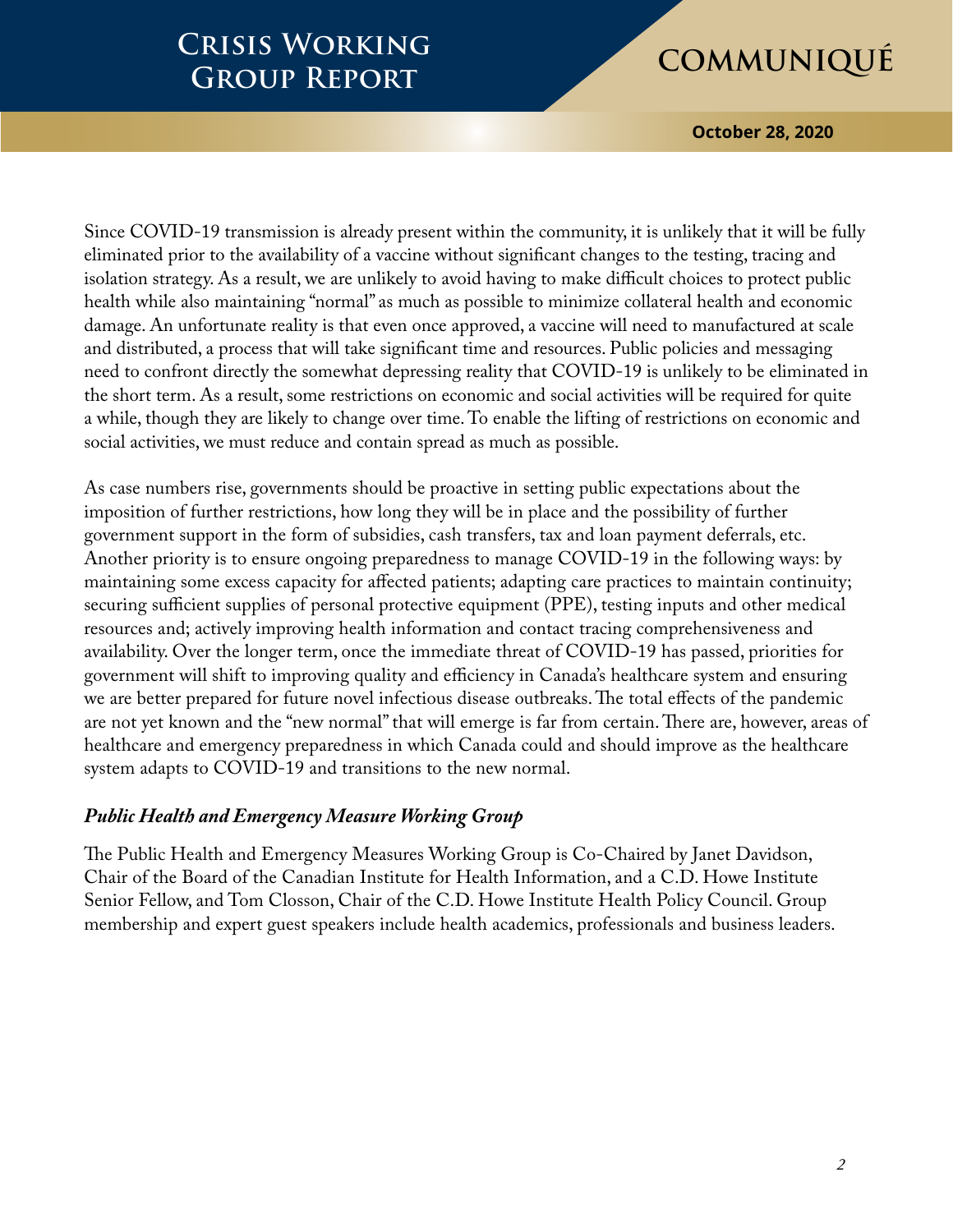**October 28, 2020**

Members and presenters contributing to the Working Group include:**<sup>2</sup>**

- R. Sacha Bhatia, Director of Institute for Health Systems Solutions and Virtual Care, Women's College Hospital.
- Åke Blomqvist, Health Fellow-in-Residence, C.D. Howe Institute; Adjunct Research Professor, Carleton University.
- Gavin Brown (observer), Director, Health Care System Division, Strategic Policy Branch, Health Canada.
- Tom Closson (Co-Chair), Co-Chair Health Policy Council C.D. Howe Institute.
- Janet Davidson (Co-Chair), Senior Fellow C.D. Howe Institute; Chair of the Board Canadian Institute for Health Information.
- Irfan Dhalla, Vice-President, Physician Quality and Director, Care Experience Institute, Unity Health.
- Brent Diverty, Vice-President, Programs, Canadian Institute for Health Information.
- Vivek Goel, former Vice-President, Research and Innovation, and Strategic Initiatives at the University of Toronto and a Professor in the Institute of Health Policy, Management and Evaluation at the Dalla Lana School of Public Health.
- Tai Huynh, Campaign Director, Choosing Wisely Canada.
- Perry Kendall, Co-Interim Executive Director at the BC Centre on Substance Use; BC Provincial Health Officer (former).
- Mark Lievonen, President, Sanofi Pasteur Limited (former).
- Isobel Mackenzie, Senior's Advocate, British Columbia.
- Kathleen Morris, Vice-President, Research and Analysis, Canadian Institute for Health Information.
- Christopher Naugler, Professor, Department of Pathology and Laboratory Medicine, University of Calgary; Associate Dean Undergraduate Medical Education, Cumming School of Medicine.
- David O'Toole, President and CEO, Canadian Institute for Health Information.
- Christian Ouellete, Head of Government Relations and Public Affairs, Novartis Canada.
- Samir Sinha, Director of Geriatrics, Sinai Health System and the University Health Network; Associate Professor of Medicine, Health Policy, Management and Evaluation, University of Toronto and Assistant Professor of Medicine Johns Hopkins University School of Medicine.

<sup>2</sup> The perspectives of participants were invaluable to forming a clear picture of the COVID-19 crisis and the information that forms the basis of this report, which does not represent the views of individual participants. The author retains responsibility for the summary and interpretation of discussions contained in this report.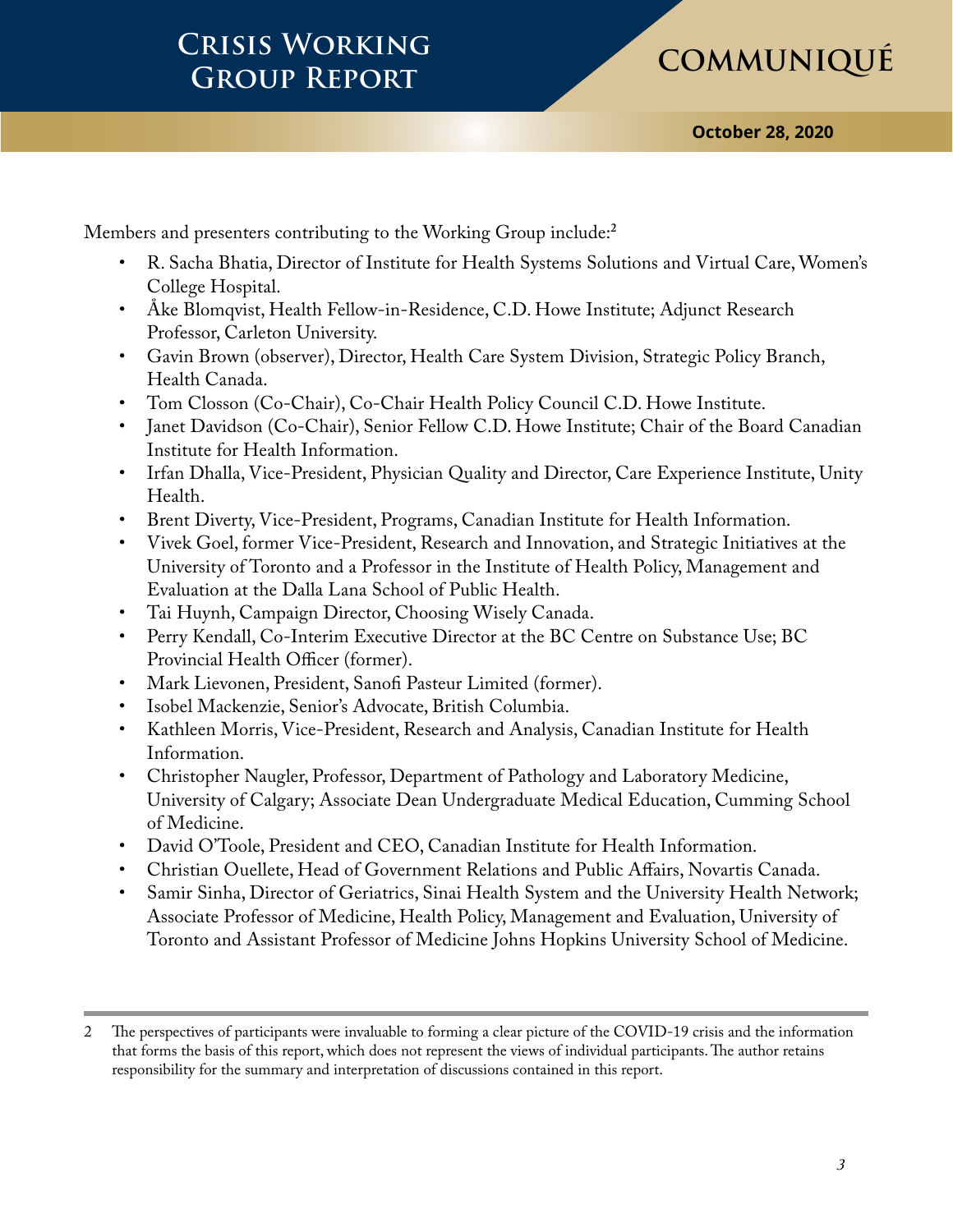

**October 28, 2020**

- Sana Maqbool, IMCO Policy Intern, C.D. Howe Institute.<br>• Duncan Sinclair. Emeritus Professor. Oueens University.
- Duncan Sinclair, Emeritus Professor, Queens University.
- Colleen Flood, Professor and Director, uOttawa Centre for Health Law, Policy & Ethics University Research Chair in Health Law & Policy.
- Catharine Whiteside, Emerita Professor and Former Dean of Medicine, University of Toronto.
- Rosalie Wyonch, Policy Analyst and Research Lead, Health Policy Council, C.D. Howe Institute.

### **COVID-19 Exposes Cracks in the System**

Unlike previous disease outbreaks, particularly the SARS outbreak in 2003, Covid-19 has had broader community transmission, resulting in the need for more extensive public health measures to combat its spread.**<sup>3</sup>** The need to physically distance and reduce community contacts has resulted in significant disruptions to almost all sectors of the economy. The presence of COVID-19 in communities has meant efforts to manage its spread have involved a broad range of health professionals and institutions. The first wave of COVID-19 and the extensive policy and public health measures taken to contain its spread, and reduce the economic impact of restrictions, illuminated the gaps in health system preparedness and Canada's social safety net.

Due to the complexity of the current crisis and the time required to implement broad health system changes, the Working Group discussed challenges in addressing short-term needs and longer-term changes required to improve our capacity to respond to infectious disease outbreaks in future. Following the SARS outbreak, numerous reports related to disease outbreak preparedness and management were written (Naylor 2003, Walker 2004, Campbell 2006). Analysis of the recommendations in these reports as well as their implementation is needed to gauge whether we were adequately prepared for COVID-19.

In the early days of the pandemic, access to testing and personal protective equipment, timely access to comprehensive health information, and intergovernmental and health system collaboration to manage the challenges were top priorities for analysis.

<sup>3</sup> The potential for asymptomatic or presymptomatic transmission with COVID-19 makes it much more difficult to manage infection spread.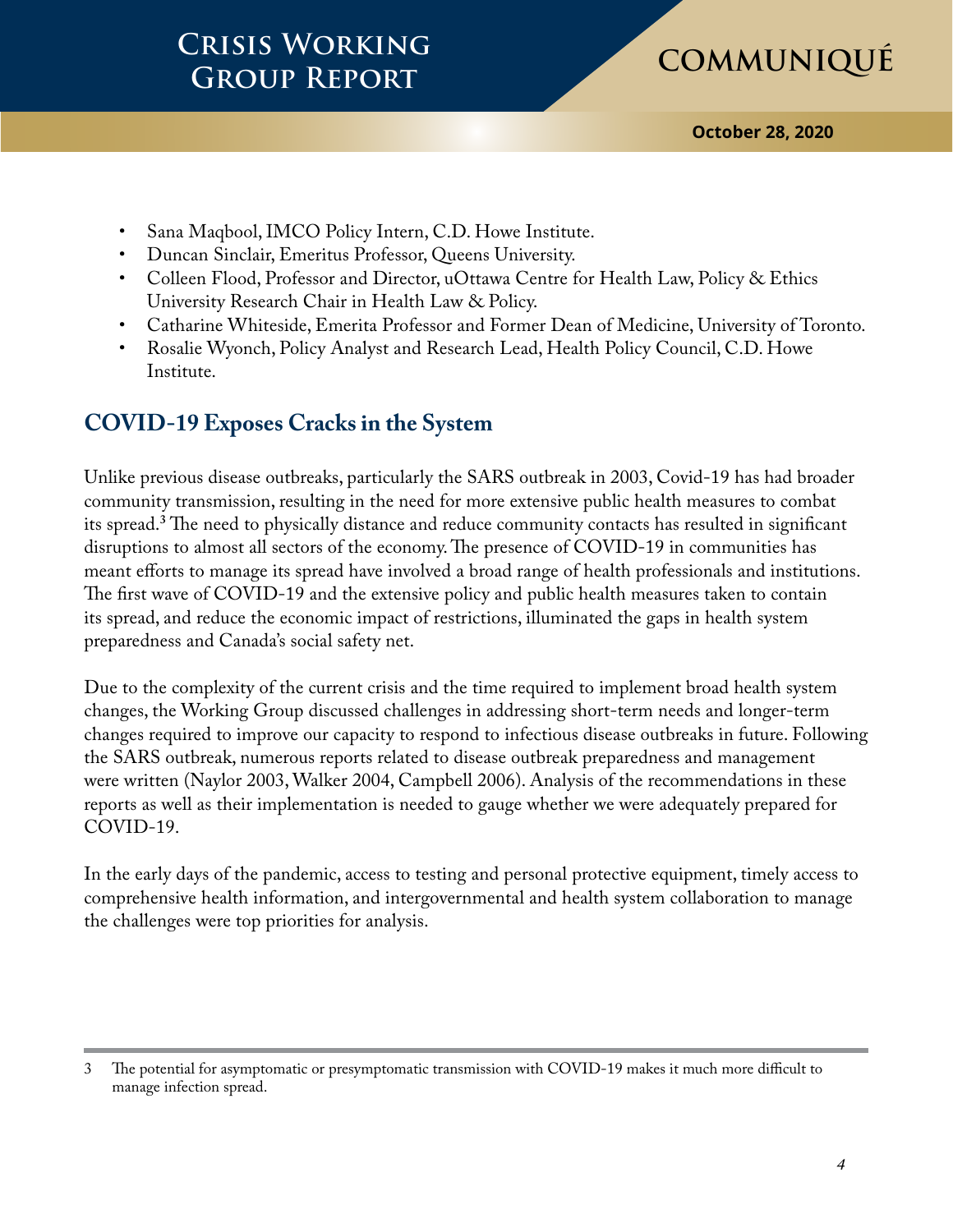**October 28, 2020**

Although a Federal/ Provincial/ Territorial Public Health Response Plan for Biological Events exists to enable a consistent and collaborative approach to disease management across the country, there was variability in the manner in which each province responded to the outbreak of Covid-19. As a result, each province has the opportunity to learn from others facing slightly different challenges with variable policies. The natural experiment in the first wave provides opportunity for a more collaborative but also more successful approach to containing the spread of COVID-19 in the second and possible future waves. Variability was particularly evident in the different strategies adopted for testing and tracing, though testing rates have increased significantly since the initial surge of COVID-19 and shortages of testing reagents and other supplies have been relatively well-managed. The Working Group discussed the possible use of the *Emergency Act* to address gaps in testing and contact tracing across provinces or other cases where policies fall below an objective measure of what is required, from a public health perspective.

There is a need to direct the allocation of scarce resources towards applications with the highest impact on disease spread. Shortages of primary care providers, physicians, nurses, personal support workers, and other care providers that were manageable before the crisis became acute. Some health-care providers were exposed to Covid-19 and required isolation and restrictions on health workers reduced the flexibility of part-time workers. Concerns about consistent and adequate access to medicines, testing reagents and other inputs were compounded by border and airport closures that disrupted commercial shipping routes.

In the medium-term, policymakers and health administrators require accurate and up-to-date information about the epidemic to be able to respond effectively to it. Currently, there is a lack of standardized information for some key variables, such as exposure history or definition of an "outbreak," that make tracing infection transmissions difficult. Further, electronic medical records do not allow for rapid aggregation and anonymization that would make data useful for comprehensive analysis of the ongoing epidemic, as well as measuring the effectiveness of policy interventions. In addition, it is important to evaluate social policies that are not directly related to the healthcare system but relevant to disease spread and the ability to practically implement physical distancing. Examples include homelessness, the availability of sick-leave pay, and gaps in access to employment or supplementary health insurance.

Overall, the issues that we are facing today in terms of the health system's ability to manage a crisis are also important in improving the quality and condition of healthcare when the system is not in acute crisis.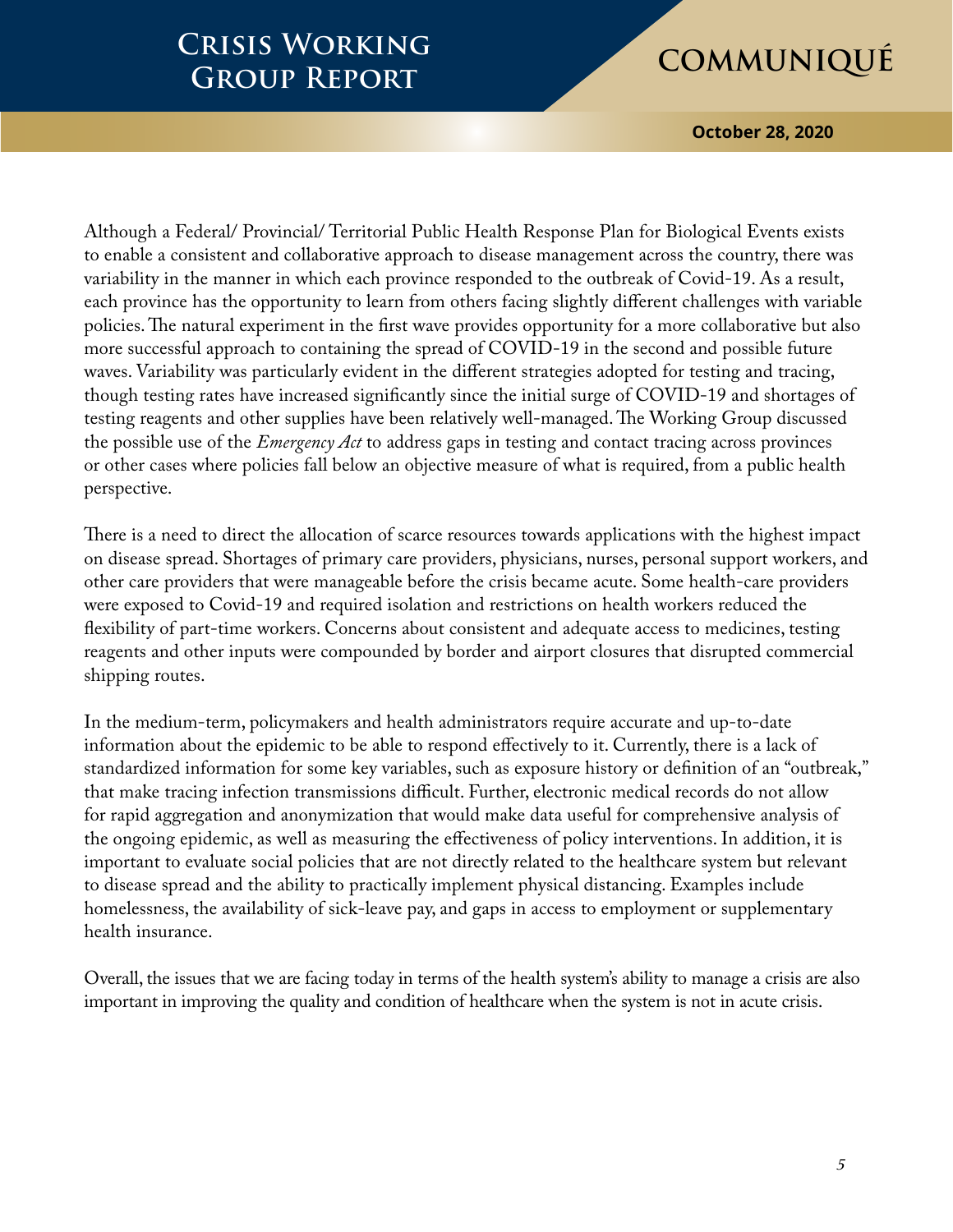

### **Emergency Preparedness: Medical Supplies and Health Information**

Health crises in the past, such as the SARS crisis, revealed a number of gaps regarding Canada's preparation for coordinating and scaling a response during an epidemic. These gaps continue to exist today. During the Covid-19 crisis, Canada faced shortages in critical medical equipment and insufficient health information to implement policies. Once the immediate threat of the pandemic has passed, the government should address the preparedness gap.

To contain the spread of infectious diseases, the ability to quickly identify new cases and trace contacts, so that others who have been exposed to the disease can self-isolate, plays a critical role. Each province adopted a different testing strategy, which resulted in significant disparity between provinces in testing rates and the ability to trace contacts in the community. Testing rates have increased substantially since the beginning of the crisis and shortages of testing supplies are no longer acute, though recent increases in cases may again put pressure on limited supplies.

Supplies of critical medical equipment, such as ventilators, face masks, gloves, and other PPE were in global shortage at the outset of the pandemic, and guidance for healthcare workers varied by jurisdiction. Much research has since been done on the infection mechanisms and appropriate use of PPE and its importance would be hard to overstate.**<sup>4</sup>** Shortages put health care workers at higher risk of exposure to Covid-19. At the same time, inventories ran low, or were completely depleted, as the public purchased PPE for themselves and their family members. Moreover, the Canadian healthcare system struggled to secure sufficient PPE as global shortages resulted in price gouging and competitive behaviour between countries. Each province introduced varying policies to encourage preventative behaviour, wearing masks, and increasing the level of PPE available to healthcare providers. The Working Group agrees that strategies are needed to increase the supply of PPE and direct the limited supplies to the applications with highest impact on restricting diseases from spreading. Members made the following observations:**<sup>5</sup>**

i. Due to the shortage of PPE, public guidance should continue to discourage personal use of N95 face masks and maintain the focus on physical distancing, wearing non-medical masks, as well as on hand and respiratory hygiene measures as the best way for individuals to protect themselves from infection.

<sup>4</sup> Appropriate use applies to avoiding both over- and under-use of PPE.

<sup>5</sup> A third recommendation was for Health Canada to issue guidance on the appropriate practices for sanitizing and reusing various PPE supplies, masks in particular. Such guidance has been issued by health authorities.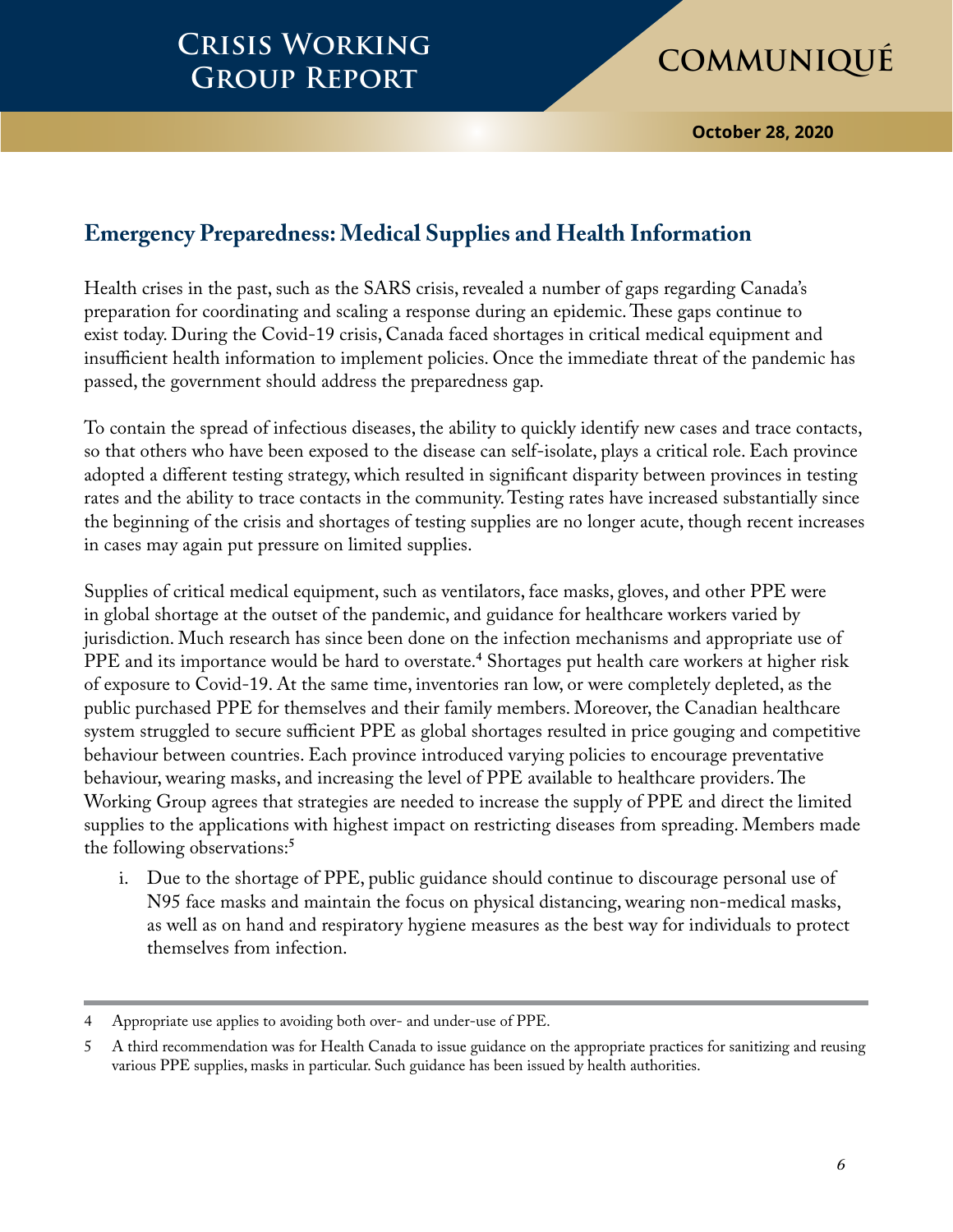**October 28, 2020**

ii. When shortages occur, higher level of PPE should be used for highest risk exposure situations and lower-grade PPE used for other applications. In acute shortage scenarios, public health authorities should discourage the use of PPE equipment by the public in an effort to reserve the necessary supply for healthcare workers and patients in areas of higher risk exposure.

## **Data Lessons Learned from COVID-19**

As Working Group members noted, the Canadian Institute for Health Information responded to the immediate need for information to help inform decisions around COVID-19 by working with jurisdictions to create a daily dashboard report on the supply and utilization of hospital beds, ICUs and ventilators. This was complemented by an interactive Health System Capacity Planning Tool, which gives decision-makers insight on expected resource demands and potential supply shortfalls.

The pandemic has highlighted that critical data suffer from one or more of the following challenges: timeliness, completeness, or the ability to integrate with other data. These issues inhibit health system responses to the most pressing system and policy issues of the pandemic, including the recovery plan.

To confirm immediate needs in response to COVID-19, CIHI conducted rapid consultations across the health systems in the spring, which highlighted the need for more:

- complete and timely count of critical health system infrastructure;
- timely hospital patient data;<br>• complete and timely data on
- complete and timely data on long-term care residents, workforce and facilities;
- timely, complete and integrated data system for understanding the capacity of and risks to the health system workforce;
- timely, complete and integrated data about services delivered virtually;
- timely, complete and integrated public health data;
- timely and complete data to understand financial implications;
- ability to look at the above through an equity lens.

With a few exceptions, the data issues align with previously expressed longer-term data needs. COVID is the reason for the opportunity, but filling the gaps will address a broader set of purposes, and create a stronger data foundation for the country.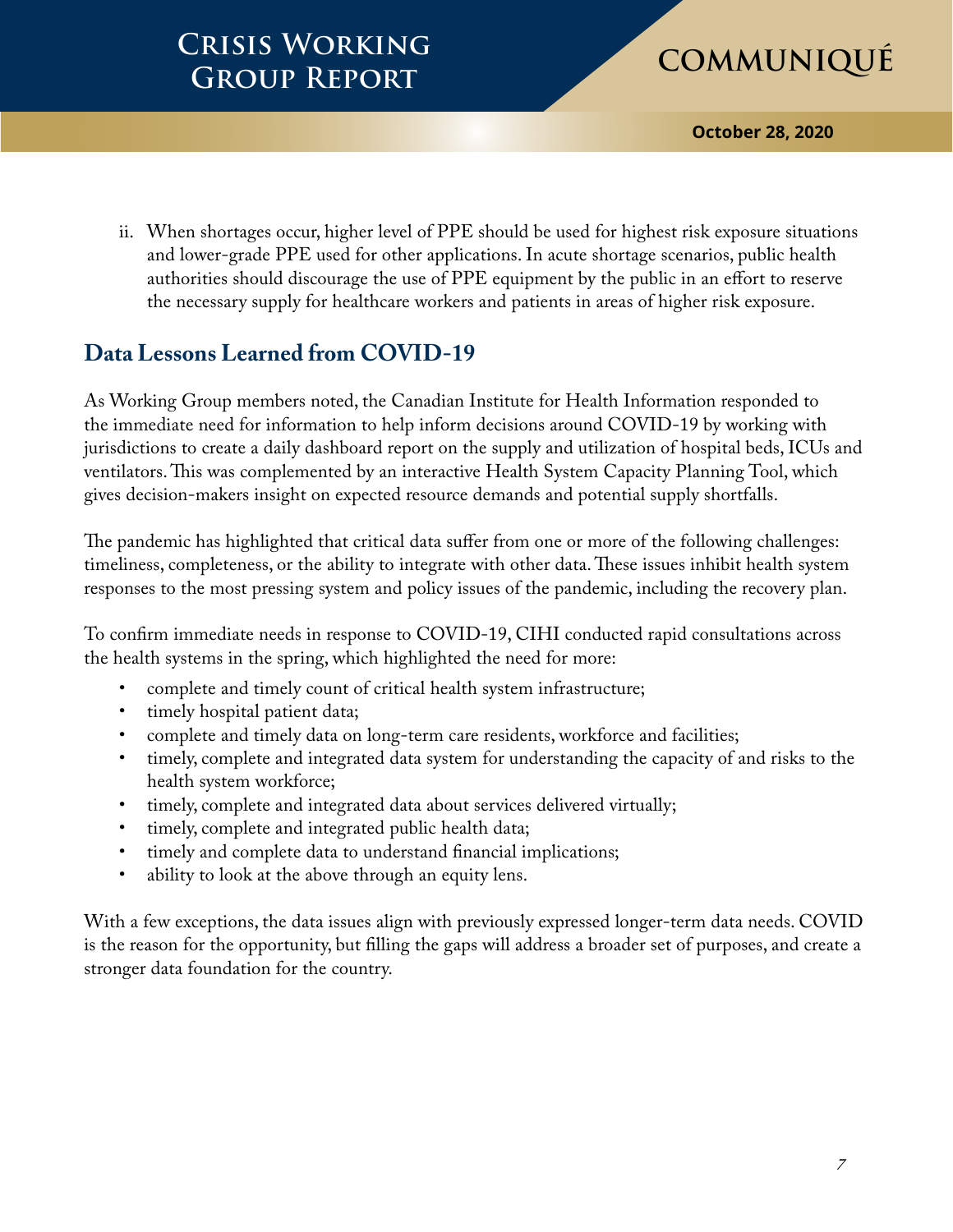## **Crisis Working GROUP REPORT COMMUNIQUÉ**

**October 28, 2020**



[With Other Countries?](https://www.cihi.ca/sites/default/files/document/covid-19-rapid-response-long-term-care-snapshot-en.pdf) Ottawa, ON: CIHI; 2020.

In the view of group members, addressing the identified data gaps requires a multipronged approach. For example, COVID has shone a light on a number of issue in long-term care. As an initial step, CIHI used the data at its disposal to quickly release a comparison of Canada to other OECD countries in their COVID response in long-term care (LTC). Comparison demonstrates the positive impact of public health measures implemented in various countries, including mandatory prevention measures in LTC, testing and tracing, isolation wards, support for workers such as surge staffing, specialized teams and personal protective equipment.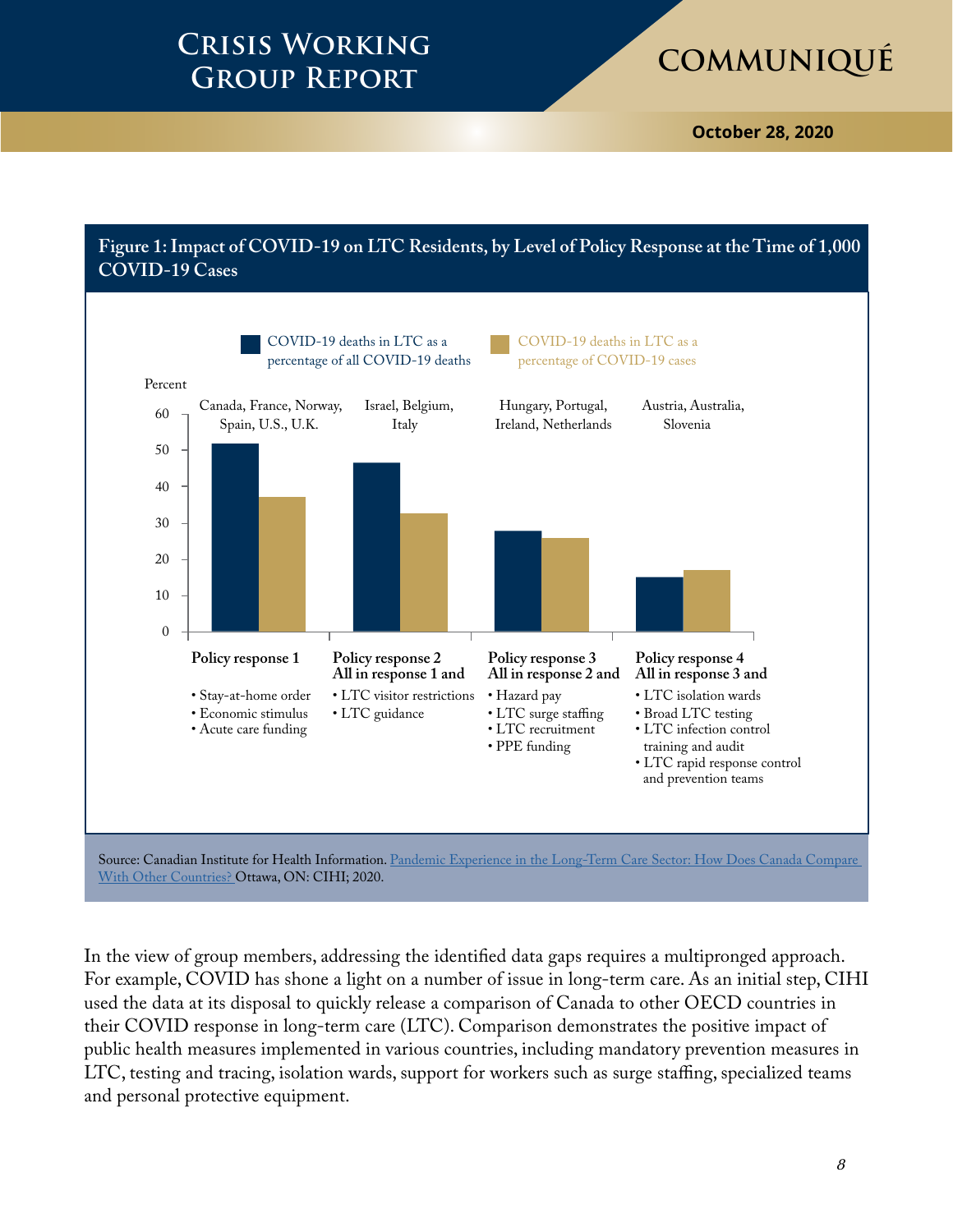**October 28, 2020**

In addition, CIHI released characteristics of LTC and home care clients most vulnerable to the effects of COVID, and will soon report on healthcare worker COVID cases and deaths across Canada.

In parallel, CIHI, along with governments and partners organizations, have identified a number of medium- and longer-term initiatives to address the data gaps identified, should funding be available. For long-term care, for example, this includes capturing and reporting on infections in the health care workforce, and creating a business case for capturing new ongoing data, such as LTC facility characteristics (e.g., size, age, ownership, staffing ratios, bed configuration, etc.) and a resident and staff experience survey.

A number of federal, pan-Canadian, regional and provincial/territorial entities continue to work closely together on addressing identified issues and data gaps. This strong spirit of collaboration among all levels is essential for solving common challenges and creating a better data foundation for our health data and health care systems.

### **Seniors' Care: A Tale of Two Epidemics**

Retirement residences and long-term care facilities were at the center of the first wave of the COVID-19 epidemic in Canada. As of August 29, 1,306 outbreaks had been reported at such facilities accounting for more than three-quarters of COVID-19 deaths (Table 1). Provinces have implemented different policies related to long-term care and retirement homes, which has resulted in some faring much better than others. In general, however, Canada has not done well at protecting the elderly population living in an institutional care setting from COVID-19 infection and mortality compared to many other countries.

Residential care facility outbreaks of COVID-19 have been centered in five provinces: Nova Scotia, where one home experienced a particularly severe outbreak, and the four most populous provinces (BC, AB, ON, QC). The outcomes are particularly bad in Quebec, where more than 60 percent of Canada's COVID-19 deaths have occurred. Ontario continues to struggle to manage institutional outbreaks as well; 36 percent of facilities are experiencing or have experienced an outbreak at time of writing (Table 1). Abroad, Hong Kong is an example of successful containment and prevention, noted some members. Hong Kong has achieved zero deaths in care homes by employing rapid and rigid isolation protocols. In addition, every care home has trained infection control staff that regularly conduct simulation drills of an infectious outbreak. This practice is common in Canadian hospitals, but not in residential care facilities.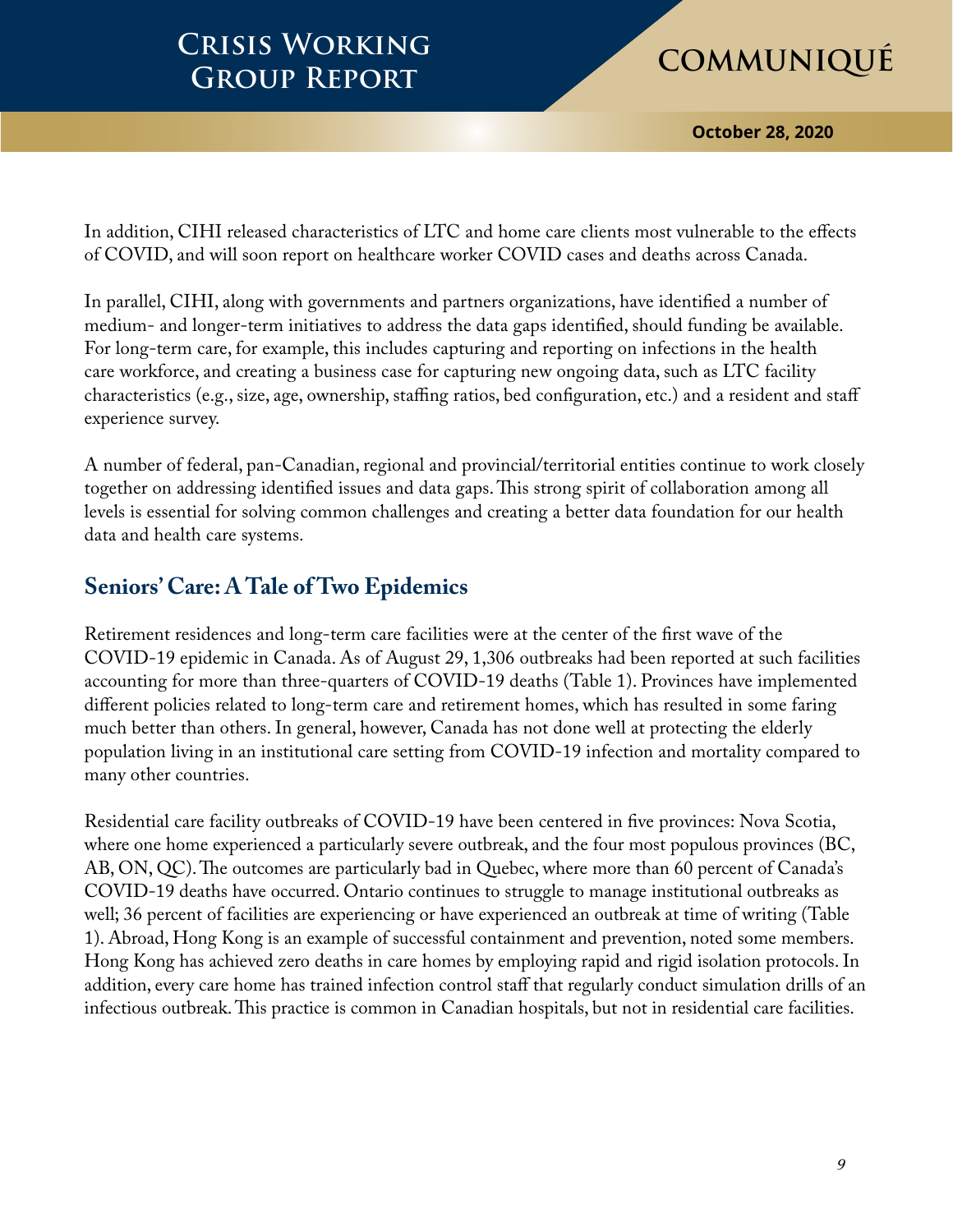**October 28, 2020**

| Table 1: Institutional Care COVID-19 Outbreaks and Mortality |                       |                |              |
|--------------------------------------------------------------|-----------------------|----------------|--------------|
|                                                              | <b>Homes Affected</b> | Cases          | Deaths       |
|                                                              |                       | (percent)      |              |
| Alberta                                                      | 27                    | 8              | 70           |
| <b>British Columbia</b>                                      | 14                    | 8              | 57           |
| Manitoba                                                     | $\sqrt{5}$            | $\overline{2}$ | 31           |
| New Brunswick                                                | 0.43                  | 13             | 100          |
| Nova Scotia                                                  | $10\,$                | 36             | $88\,$       |
| Ontario                                                      | 36                    | 21             | 73           |
| <b>Prince Edward Island</b>                                  | $\mathfrak{Z}$        | $\overline{2}$ | $\mathbf{0}$ |
| Quebec                                                       | 28                    | 25             | $80\,$       |
| Saskatchewan                                                 | $\mathbf{1}$          | 0.44           | $8\,$        |
| Canada                                                       | 23                    | 20             | 77           |

Note: Newfoundland and Labrador has zero recorded deaths institutional care related cases of COVID-19, with 1 resident case. The territories have zero COVID-19 cases related to LTC or retirement facilities.

Source: [https://ltc-covid19-tracker.ca/]( https://ltc-covid19-tracker.ca/ ) (September 29, 2020).

The elderly population receiving care in the community is at a much lower risk of infection than those in residential care facilities. However, they are also generally less medically complex cases than long-term care residents. That said, the severity of outbreaks at residential care facilities varies across provinces, as does the proportion of seniors living in residential care facilities. About 90 percent of funding for seniors' care in Canada is directed to institutional care with only 10 percent directed to home- and community-based long-term care. Canada falls well below the OECD average of 35 percent of long-term care expenditures being directed to home and community care. Generally, the countries that have a higher proportion of seniors receiving care at home are the ones that direct a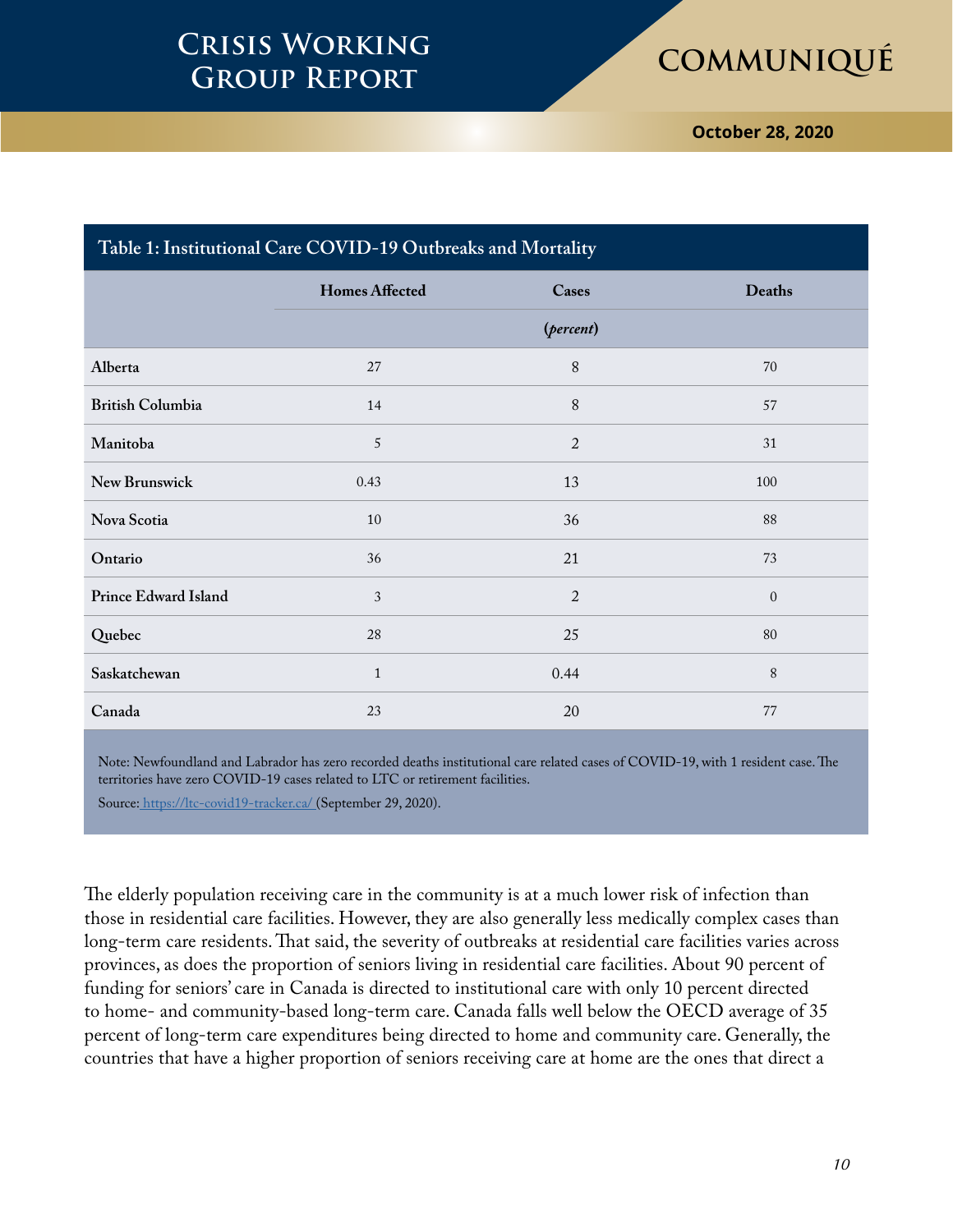**October 28, 2020**

higher proportion of long-term care expenditure to such care and also spend a larger proportion of all health expenditures on seniors' care. Canada invested in residential long-term care at similar levels to other countries. But, comparatively under-invests in elder care overall and particularly in home- and community-based care. To address the ongoing challenges in Canada's residential care sector and prevent such disastrous outcomes from infectious disease outbreaks in the future, significant investment will be needed.

The Working Group discussed the issue of funding and wages, noting that all provinces fund long-term care residences (nursing homes) at a lower rate per diem than they fund hospitals to provide care to a person with similar needs who is awaiting transfer to a long-term care residence.**<sup>6</sup>** Members believe this makes staff recruitment and retention a challenge for long-term care residences.**<sup>7</sup>** In addition, long-term care residences often use more part-time labour to reduce costs. Significant reliance on parttime workers, however, means that many work at multiple facilities and do not have sick leave or other health benefits. International examples provide an appropriate comparison of staffing levels and wages. Among OECD countries for which recent data are available, Canada has fewer nurses and personal support workers per senior citizen than most. In addition, the proportion of workers in the institutional setting, as opposed to the community or home-care settings, is much higher in Canada than most other countries. This suggests, members noted, that there is a relative shortage of personal support workers and nursing staff providing care to Canadian seniors, particularly in the community and home-care setting.

Early analysis has shown that the severity and mortality of COVID-19 outbreaks are higher at privately run, for-profit facilities than in non-profit or publicly operated facilities. In Ontario, forprofit nursing homes had four times as many deaths as municipally run homes. In British Columbia, about 2.7 percent of publicly managed homes experienced an outbreak, compared to about 12 percent of contracted (privately run) facilities and about six times as many patients were infected in privately run facilities. The situation is more complicated than simply concluding public administration equals better outcomes, however, and there is a need to understand the underlying reasons for worse outcomes at privately run facilities in relation to COVID-19. For example, recent research has shown that British Columbia had more coordination between LTC, hospitals and public health, greater funding

<sup>6</sup> Differences in funding between hospitals and long-term care residences for serving post-acute patients are due to differences in hours of care provided per diem, staffing mix and wage and benefit levels for each staff type (RNs, RPNs and personal support workers and other staff.

<sup>7</sup> For example, in a 2018 survey of Ontario's long-term care homes, 80 percent of respondents said they had difficulty filling shifts, and 90 percent experienced challenges recruiting staff.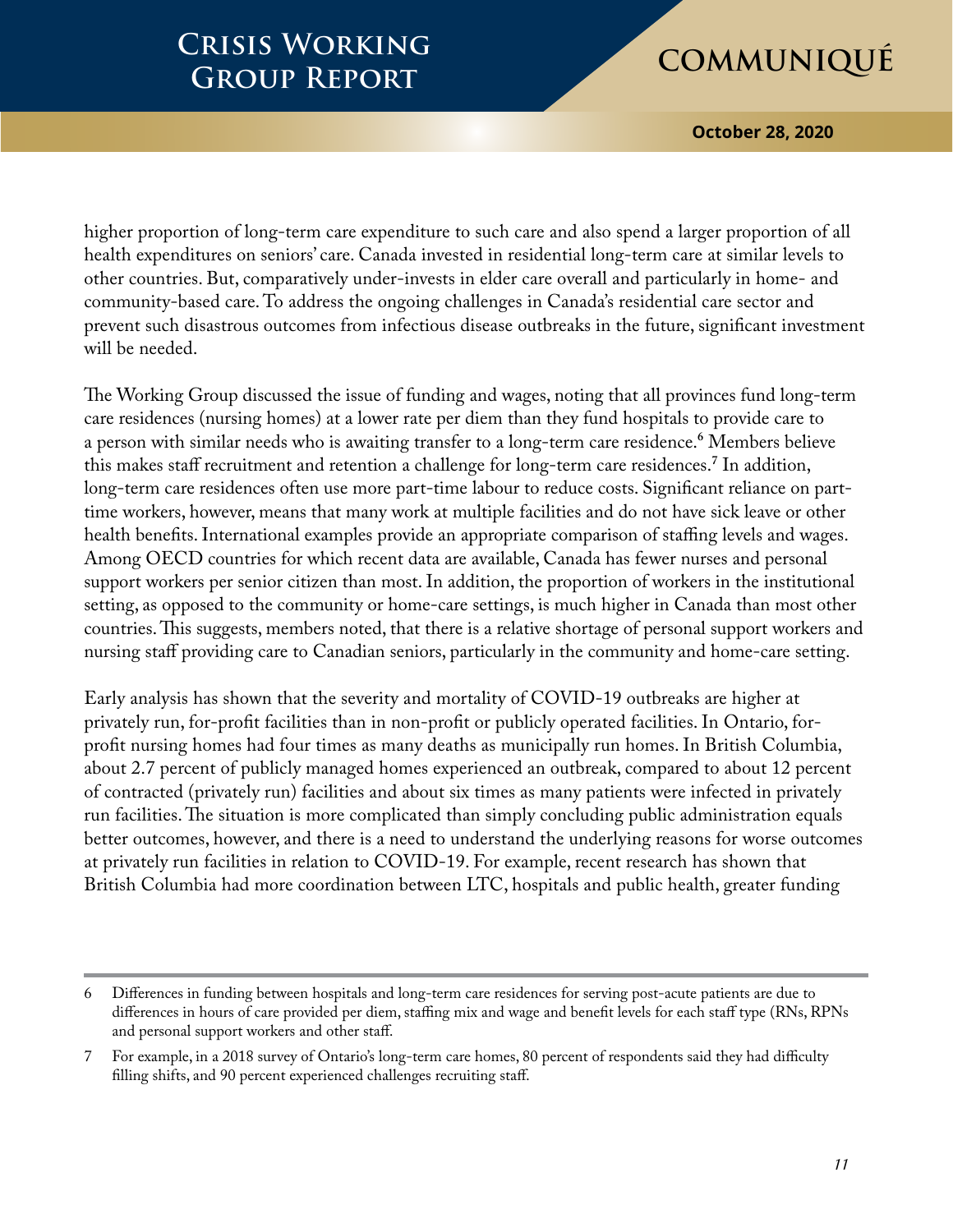**October 28, 2020**

of LTC with more care hours for residents, fewer shared rooms within LTC homes, more non-profit facility ownership and more comprehensive inspections than Ontario, contributing substantially to the different outbreak and mortality results (Liu et al. 2020). The Working Group agreed there is a need to research the differences in privately run (for-profit and non-profit) and publicly funded, privately run and privately funded, and publicly run and publicly funded residential care facilities. Factors that could have significant effects on the severity of outbreaks include the following:

- Staffing levels, their disciplines and working conditions: patterns in ratios of professionals, the effects of particular employment arrangements, and appropriate staffing levels (staff: patients).
- Size and configuration of rooms and facility layout: the majority of rooms in BC are single occupancy, but publicly operated homes have a higher proportion of shared occupancy. Single occupancy is likely to reduce the spread of infection, but privately operated homes have had more frequent and severe outbreaks. The reasons for these differences and the effects of the physical layout of facilities need to be better understood.
- Patient complexity: residents of long-term care facilities, by definition, have pre-existing health conditions that require significant personal care. Facilities with particularly complex resident populations have more difficulty controlling an outbreak and are also more likely to have high mortality in the event of an outbreak, due to the vulnerability of their resident population. The relationship between outbreak severity and the case mix index of facilities is not well understood in the context of infectious disease.

While privately managed long-term care and retirement facilities have had more outbreaks and higher mortality when outbreaks occur, it is likely that a better understanding of some of the underlying patterns would explain a significant portion of the worse results. There are significant challenges in the effective management of residential care facilities regardless of the type of ownership. Better understanding of which factors play the most important role in reducing the spread of infection would inform policies to improve outcomes at all facilities. Addressing the issues that resulted in four out of five COVID-19 deaths occurring in residential care facilities is not as simple as shifting ownership or management. It will require significant change to the funding and management structures currently in place to determine appropriate funding levels; best practices for delivery of care to minimize the potential for infectious disease outbreaks; and ways of addressing perverse incentives to improve health outcomes for Canadian seniors in residential care.

Once the initial crisis has passed, all provincial governments should work to address the ongoing challenges in the residential care sector and seniors' care more generally. Consistent under-investment in home and community care has resulted in a higher proportion of Canadians living in an institutional care setting than in many other nations. Seniors living in the community are at much lower risk of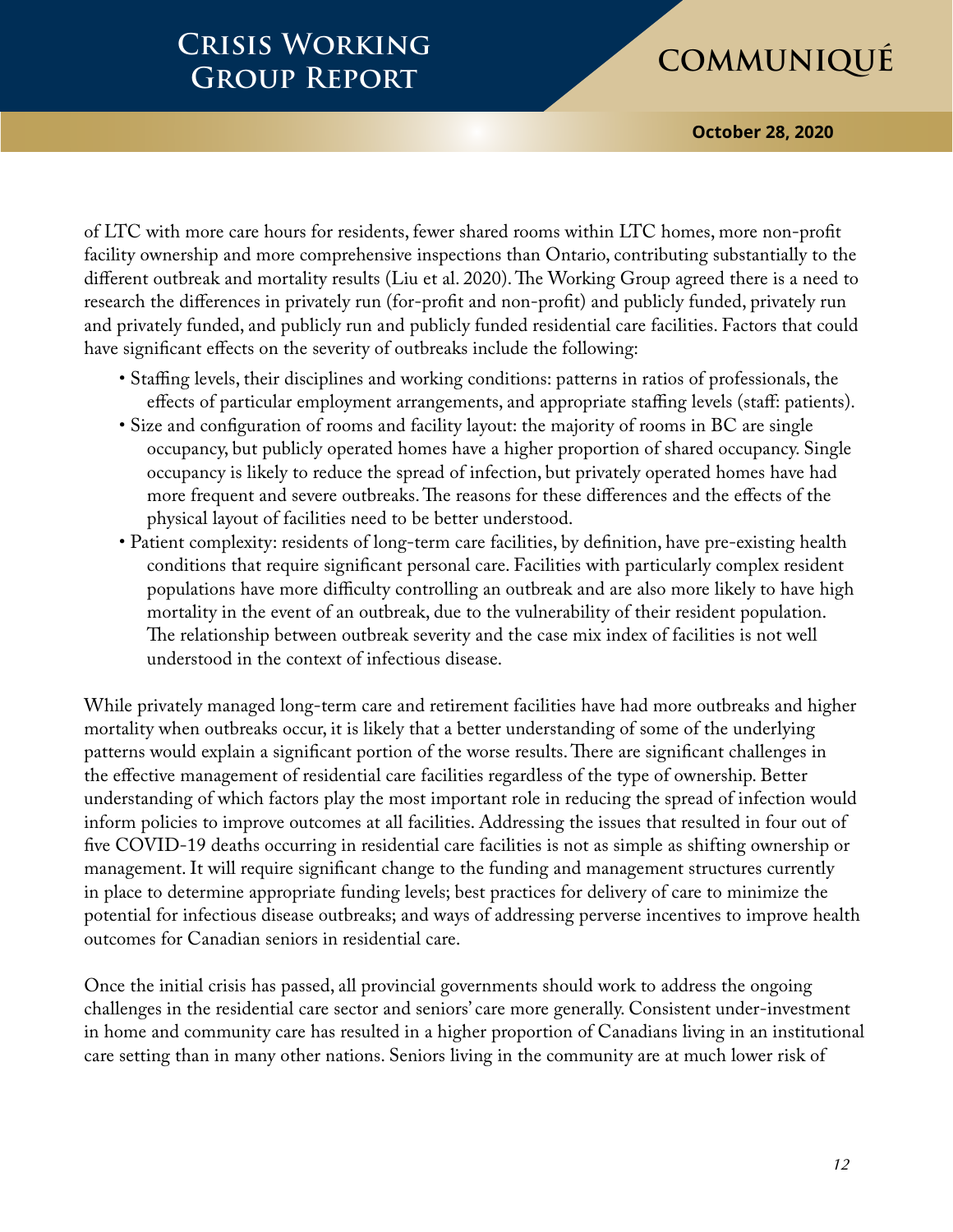**October 28, 2020**

exposure, infection and death from COVID-19 than those in institutional settings. Provinces should increase investment in home and community care and develop policies that increase the freedom of choice for senior Canadians with respect to where and how they receive care services. Incentives should be designed to encourage those who can receive appropriate care in a non-institutional setting to do so. France, Germany and Australia, for example, have implemented self-directed models of care delivery that support greater independence among the elderly while improving patient satisfaction (Blomqvist and Busby 2014).

The Working Group concluded there are many challenges to providing high quality and accessible elderly care services. From effective primary care and access to expertise in managing chronic conditions, to adult day programs and recreational physical activities to maintain health, caring for an elderly individual takes a team. While not directly related to the current crisis in residential care facilities, addressing underlying challenges and improving coordination of health and other care services would reduce the baseline risk to the senior population in the event of a COVID-19 second wave or a different infectious disease in the future.

### **Vaccination: R&D Investment and Securing Supply for Canadians**

Although media outlets, governments, and academics hope thata vaccine for Covid-19 will be developed within months, the Public Health and Emergency Measures Working Group recommends preparing for a less optimistic timeline: novel vaccines usually take 10-15 years to develop. The fastest vaccine development was for Mumps, at four years, while the Ebola vaccine took five years.**<sup>8</sup>** There are many vaccine candidates in Phase III clinical trials, so there is some reason for optimisim. But their safety and potential effectiveness is not yet known and even once approved, a vaccine (or vaccines) must be manufactured and distributed on a large scale to enable broad public accessibility. Under normal circumstances, vaccine development process is slow because development is carried out in a sequentially, significant investment related to research and development, and the need to establish oversight on these investments to ensure a collaborative approach is taken.

<sup>8</sup> In the case of the Ebola vaccine, five years refers to the time taken to conduct clinical testing and gain market approval. The chemical entity that eventually became the vaccine was identified in 2004 and initially licensed in 2010. Merck purchased the commercial rights to it in 2014, following the Ebola outbreak in West Africa and the appearance of a small number of cases in the US; the Public Health Agency of Canada maintains ownership of non-commercial rights.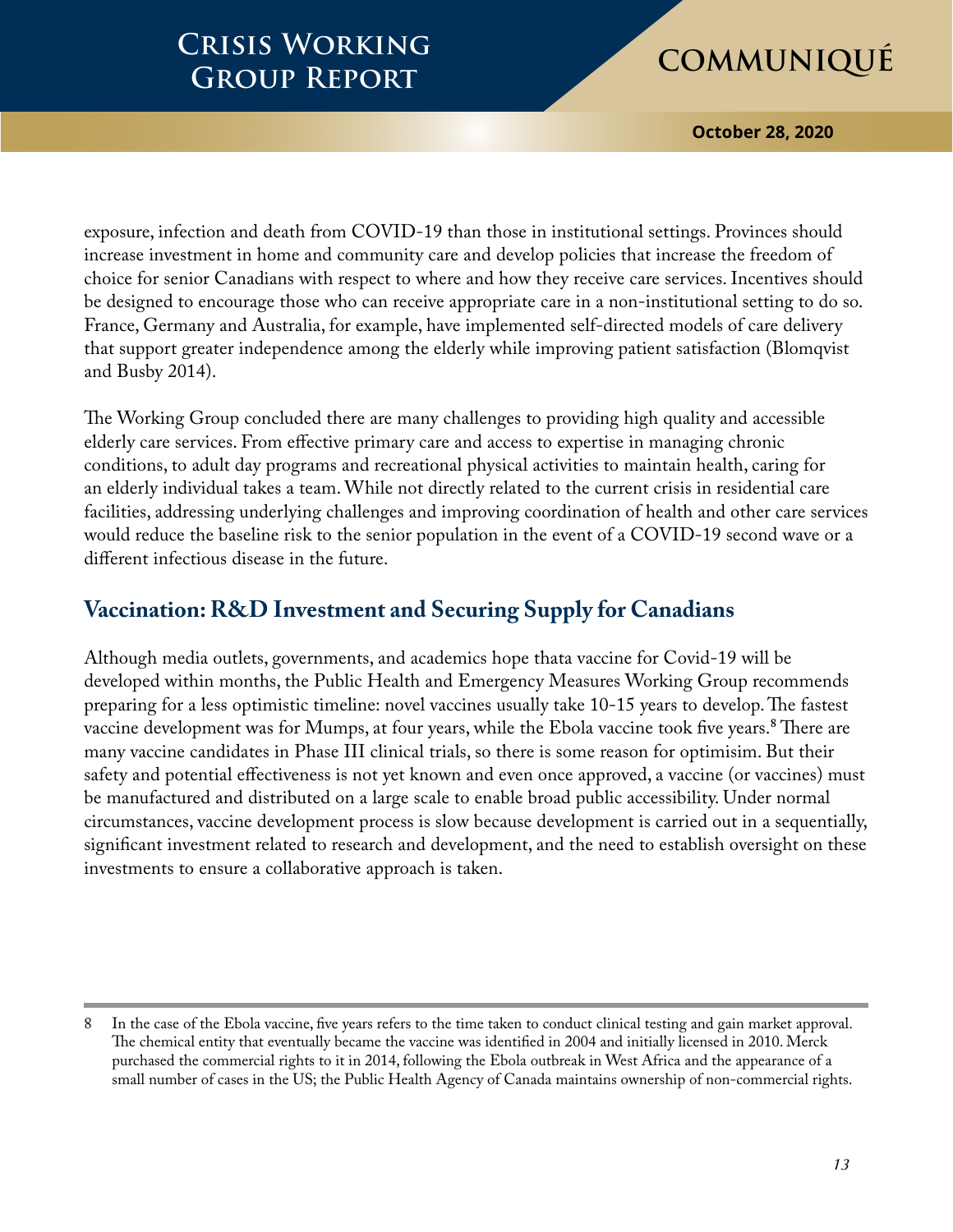**October 28, 2020**

Normally, pharmaceutical companies carry out vaccine development in sequential stages: drug discovery, pre-clinical testing, three-phase clinical testing, regulatory approval, and follow-up monitoring of safety and efficacy. Most candidates fail to pass the drug discovery and pre-clinical phases and many more are eliminated in subsequent phases. Throughout the process, vaccine development requires significant academic, industry, and government collaboration. The factors that would normally slow the vaccine development process are less of a hindrance in developing the vaccine for Covid-19. First, the pandemic affected almost the entire world, which means that there is significant ongoing and recurrent demand for the vaccine, depending on the length of time that the approved vaccine confers immunity and whether Covid-19 is seasonal. Globally, governments have made significant investments to develop the vaccine for Covid-19 and there is a significant level of collaboration between academics, clinicians, industry and governments to achieve the goal. Nevertheless, there is a need to consider the possibility that a vaccine will not be sufficiently developed with in the next 12-18 months. It is important that governments' investment strategies incorporate a longer development scenario.

When an approved vaccine is available, Canada needs a distribution strategy. When quantities are limited, targeting the most at-risk populations, such as seniors and healthcare workers, should be the priority. If supplies are not limited, everyone should be able to access the vaccine; access to the vaccine should be as convenient as possible and involve limiting physical contact. Additionally, public health should issue guidance that encourages people to get their annual influenza vaccine to decrease the severity and mortality of Covid-19.

Overall, next steps include:

- i. Establishing the process for evaluating successful trials by establishing a national decisionmaking process to review on-going research and international experience.
- ii. Selecting vaccines for clinical trials in Canada and prioritize based on evolving research.**<sup>9</sup>**
- iii. Strategic expansion of domestic manufacturing capacity and distribution strategies to ensure access for Canadians and contribute to the global supply.
- iv. Develop public health plans for different vaccine effectiveness and development timeline scenarios. In particular, the less optimistic scenarios of long development time and a vaccine that confers only partial or temporary immunity.

<sup>9</sup> This is an ongoing process: The federal government has multiple supply agreements with different pharmaceutical companies at various stages of trialing a number of vaccine candidates.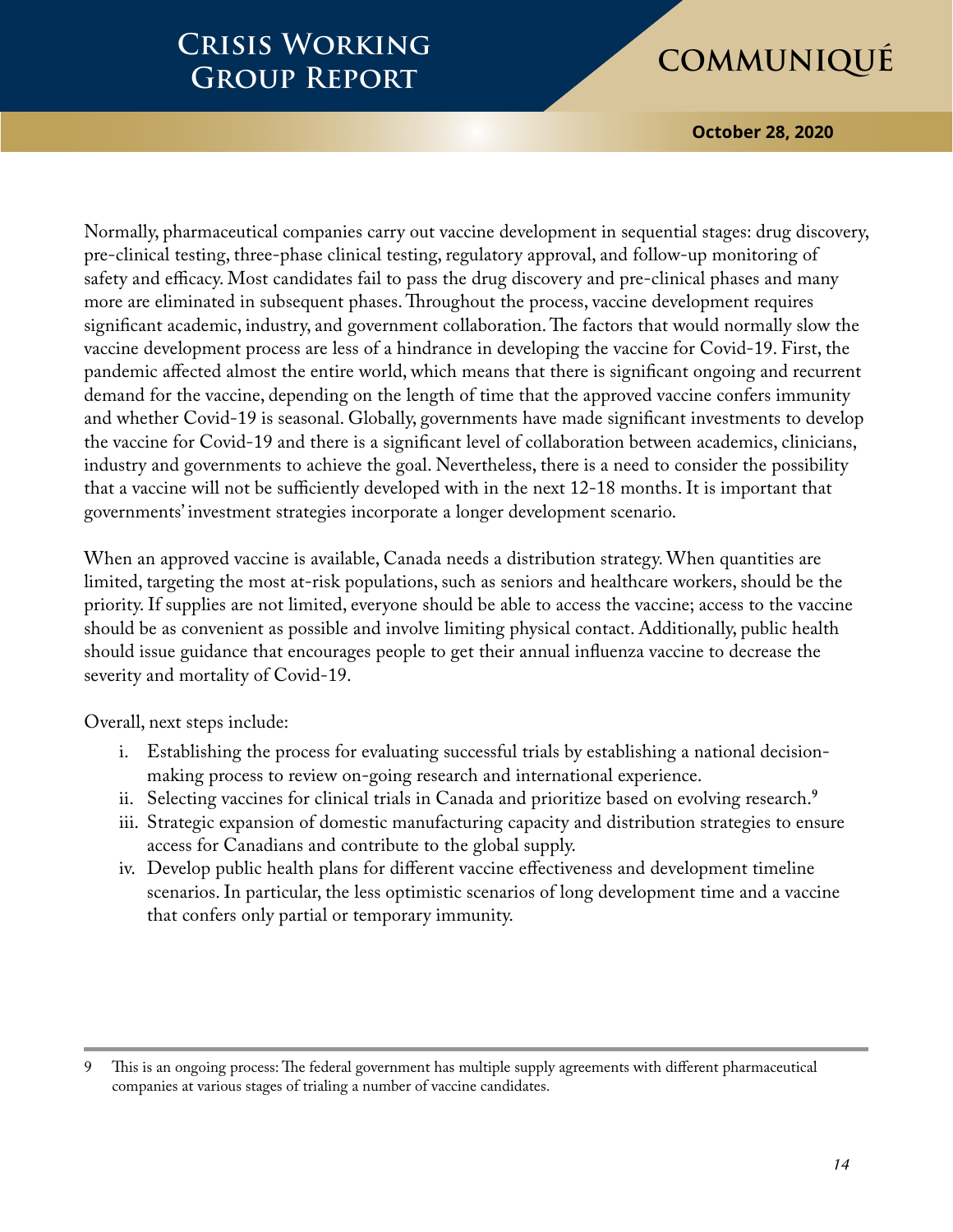**October 28, 2020**

## **A Population Health Approach to COVID-1910**

Much of the initial attention, particularly from the media and public, to COVID-19 has been on the disease and its consequences. It is clearly a disease with devastating potential as witnessed in the early months in jurisdictions such as Italy and New York State. As a result, in the absence of proven preventive and therapeutic agents, governments took a drastic series of public health measures in order to control spread of the virus globally. These measures have been successful in Canada, but they have come at a tremendous cost.

These costs are most often considered in terms of the economic burden, which is clearly substantial. Canadians adherence to the public health measures has been facilitated by generous interventions, such as the CERB. While this has eased impact on individuals, it has resulted in our governments incurring significant debt.

However, there is a much more significant set of costs that appear to be less often discussed and considered in public policy. These are the very significant social and health consequences of the public health measures. Some examples of these consequences include:

- Delayed medical visits and surgical procedures for example, data is emerging that delays in diagnosis and treatment for cancer patients is leading to worse outcomes.
- Delayed immunization programs as medical offices closed children missed scheduled appointments.
- Domestic violence and child abuse as families were together at home for a prolonged period of time this created unsafe conditions for many individuals.
- Mental health effects of isolation survey data shows increased levels of anxiety and depression in the population.
- Delayed early childhood development the early years are one of the strongest predictors of lifelong health and social outcomes.
- Physical inactivity lockdowns and closure of gyms has led to decreased levels of exercise, a strong predictor of health status.
- Increased drug and alcohol consumption for example, opiod deaths are increasing.
- Food insecurity visits to food banks have increased.

<sup>10</sup> The author would like to thank Vivek Goel for his contribution of drafting this section of the report.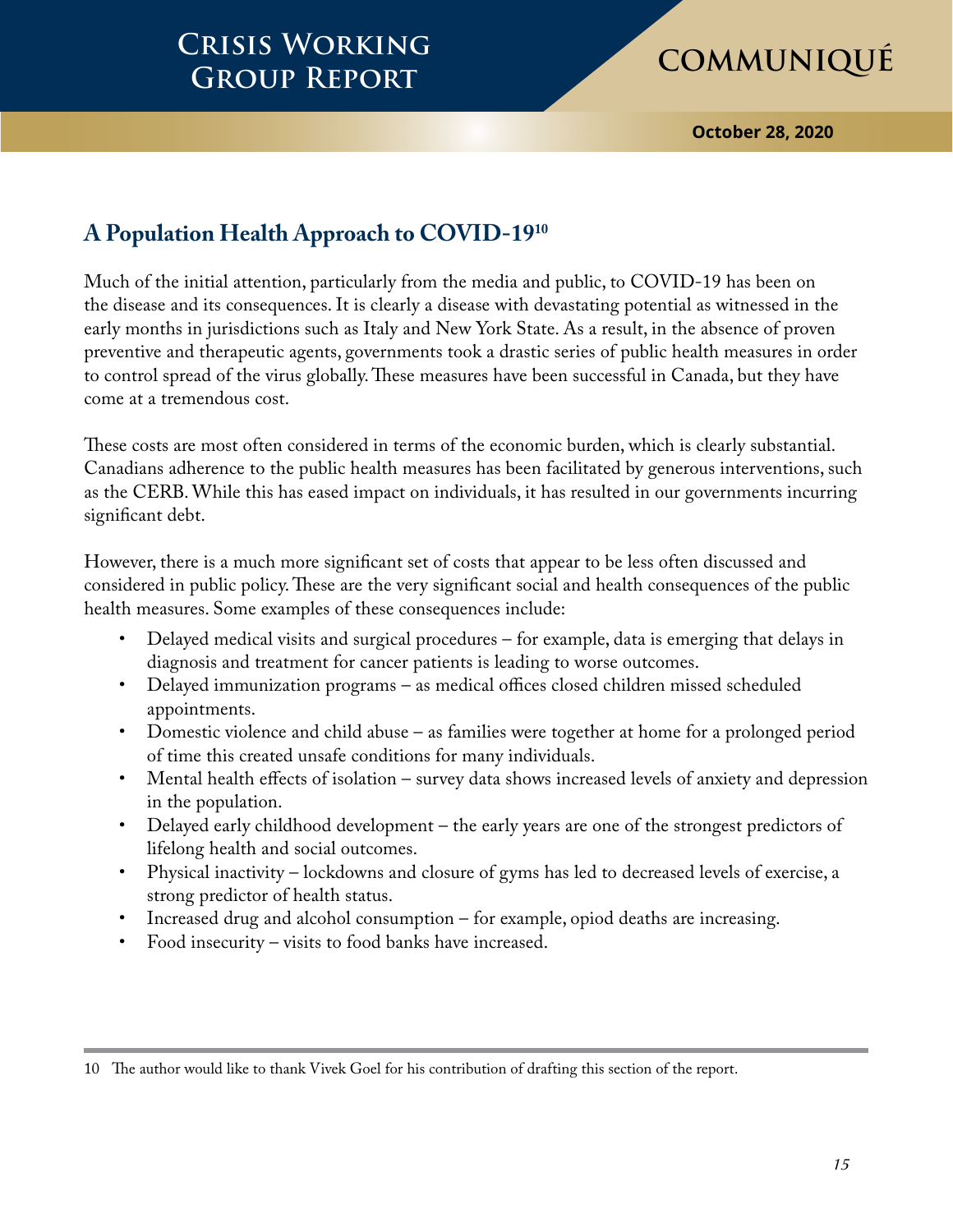**October 28, 2020**

And this list is by no means complete! As well, it is important to bear in mind that the economic consequences themselves will result in further health consequences. For example, unemployment has been shown consistently to result in poorer health outcomes and increased mortality.

While we cannot stop our focus on controlling COVID-19, we must do so in a manner that accounts for these adverse consequences. We know much more about the disease and how to control and treat it than we did in March. We need to have much greater capacity for testing and contact tracing as well as more resiliency in our health system. As we move forward, we can only maintain critical societal functions such as education if community transmission is controlled. We need to ensure the appropriate precautions are in place so in the case of resurgence of disease we can control the cases without having to resort to partial closures or complete lockdowns.

Most significantly, we need to deal with the fear that has developed in Canadians. In order to obtain compliance with the public health measures we allowed a level of fear to develop which is inhibiting the return to activities such as schooling. We have to be able to reassure Canadians that the disease is being controlled. Community transmission, has to be kept to a minimal level, through a test, trace and isolate strategy in order to avert the broad range of health and social consequences.

### **Second Wave Restrictions: Balancing COVID-19 and Collateral Damage**

As COVID-19 case numbers rise, provinces have implemented new restrictions on various activities to reduce infection rates and spread. The restrictions for the second wave are thus more targeted than the first, owing in part to a better understanding of the virus, how it is transmitted and how to manage the risks of infections. The goal of restrictions is to manage infection spread to prevent the healthcare system from being overwhelmed and to minimize morbidity and mortality from Covid-19, while also minimizing excess morbidity and mortality from other illnesses.**<sup>11</sup>** Additional goals are to keep schools open and people working – have society function as close to normal as possible. The goals of minimizing mortality and morbidity while also maintaining normal economic and social activities as much as possible come into conflict with reality when community transmission is uncontrolled and increasing exponentially.

<sup>11</sup> A participant noted that treating COVID-19 mortality and morbidity separately from other ailments risks prioritizing one over the other. Further, that the examples of COVID-19 are highly publicized whereas increases in other forms of morbidity and mortality related to restrictions are less visible.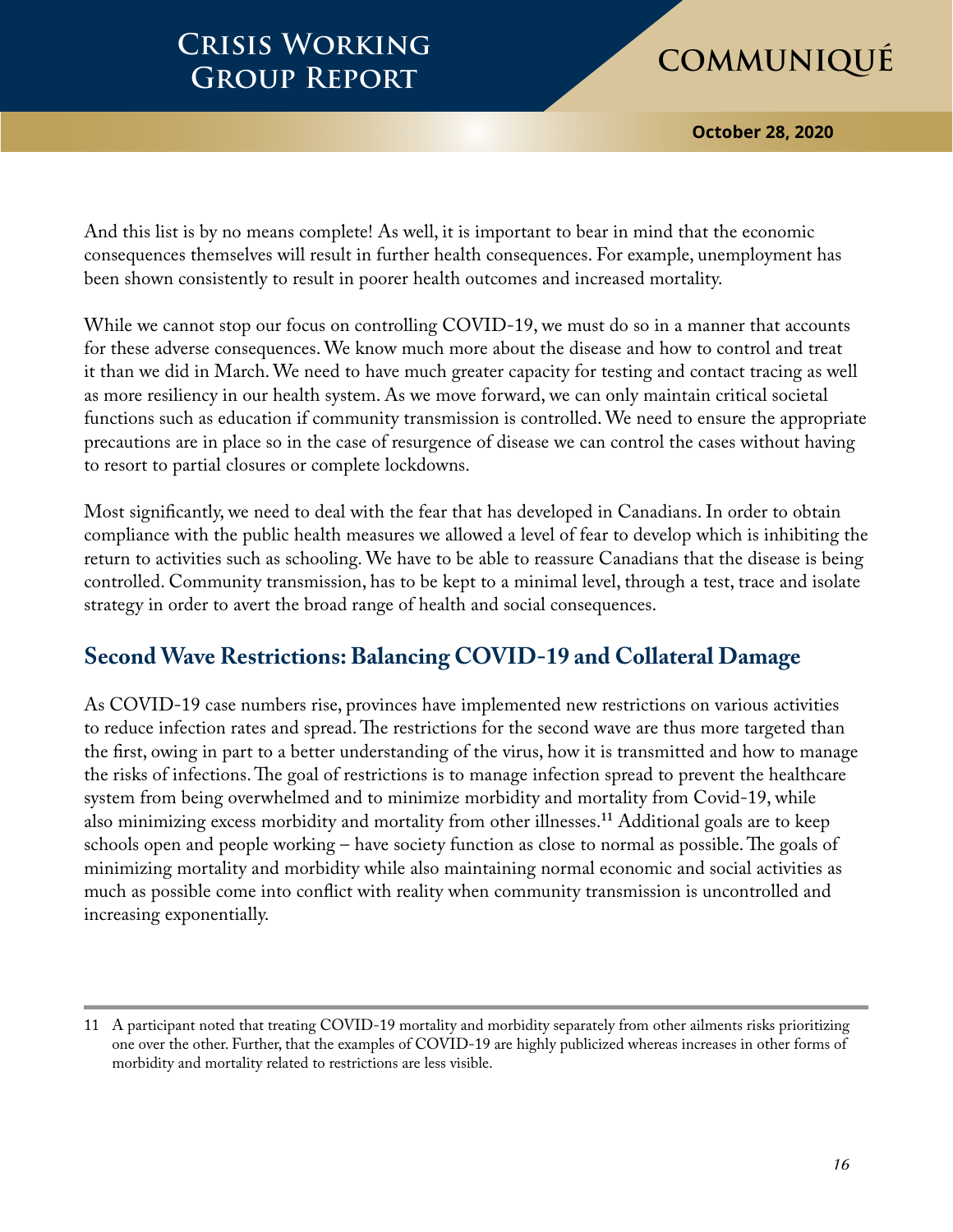**October 28, 2020**

Poland Indonesia<br>Taiwan

Romania

Germany <sub>Denmark</sub>

Tunisia Singapore Singapore Taiwan Japan

Canada



Note: Limited testing and challenges in the attribution of the cause of death means that the number of confirmed deaths may not be an accurate count of the true number of deaths from COVID-19. Data for China is not shown given the earlier timing of its economic downturn. The country saw positive growth of 3.2% in Q2 preceded by a fall of 6.8% in Q1.

 $-30$   $-25$   $-20$   $-15$   $-10$   $-5$ 

GDP growth from previous year, 2020 Q2

Philippines •

Portugal

Hungary

The vertical axis shows the number of COVID-19 deaths per million, as of August 30. The horizontal axis shows the percentage decline of GDP relative to the same quarter in 2019. It is adjusted for inflation.

Source: European CDC, Eurostat, OECD and individual national statistics agencies.

 $0 \perp$ <br>-30

Percent

200

When community transmission is controlled, the goals of minimizing health and economic collateral damage and reducing COVID-19 mortality become more aligned. Across countries, there appears to be a relationship between lower COVID-19 mortality and relatively less economic cost as measured by GDP decline (Figure 2). The United States stands out as having high deaths per capita but significantly smaller GDP contraction compared to other countries with similar mortality results. Working Group members discussed New Zealand and Vietnam as examples of highly successful containment. One participant noted that the mean time between symptom onset and isolation in New Zealand is -2.7 days, meaning COVID-19 patients are typically isolated even before they have developed symptoms.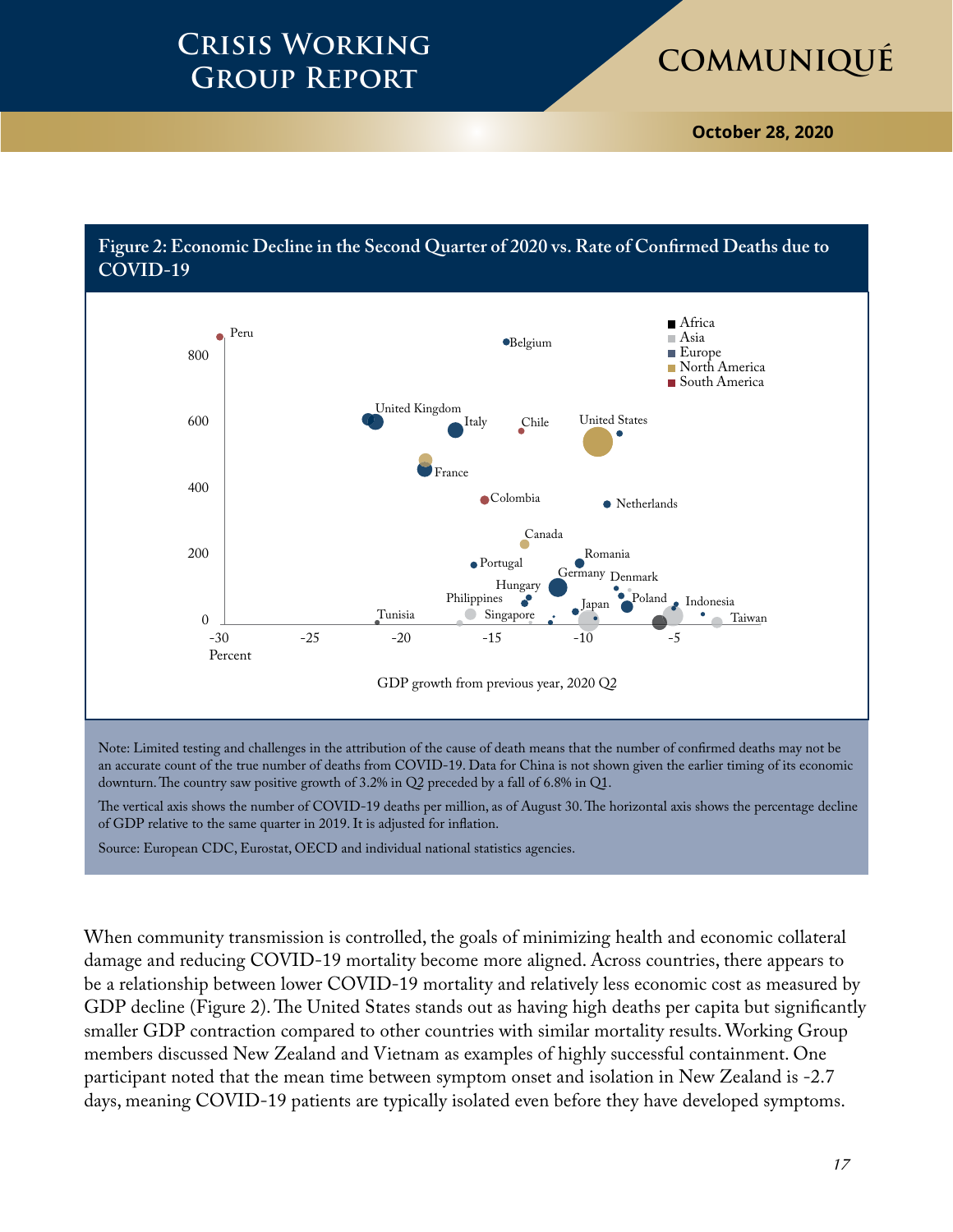**October 28, 2020**

This is only possible with a well-functioning "test, trace, isolate" strategy.**<sup>12</sup>** As a result, economic and social activities are more or less normal; for example, widespread use of masks isn't necessary due to tight control of community spread. Participants were unaware of the time between symptom onset and isolation in Canada, and were not certain that current health information would even allow such calculations to be made reliably.

A critical factor in controlling community spread is a comprehensive contact tracing and testing strategy with the appropriate resources and infrastructure to implement. A recent study focussing on the US estimates the total cost of the pandemic by taking into account aggregate numbers for mortality, morbidity, mental health conditions, and direct economic losses, as well as the estimated the economic cost of premature deaths expected through the next year (\$4.4 trillion). All in, the cost is estimated at more than \$16 trillion, or approximately 90 percent of the annual gross domestic product of the US. Increased investment in testing and contact tracing, however, could have economic benefits that are at least 30 times greater than the estimated costs of the investment (Cutler and Summer 2020). A priority for minimizing total mortality and economic cost should be investments in a comprehensive and effective contact tracing and testing strategy. Without the ability to quickly identify and isolate new cases, the risk of uncontrolled community spread is higher.

In finding the appropriate balance for maintaining activities and controlling infection spread, a participant noted that treating COVID-19 mortality and morbidity separately from other ailments risks prioritizing one over the other. Further, examples of COVID-19 are highly publicized whereas increases in other forms of morbidity and mortality related to restrictions are less visible. The Working Group discussed the problematic nature of various psychological biases in skewing public opinion and likely public policy towards a possibly over-medicalized response.**<sup>13</sup>** Cognitive biases and difficulty in communicating nuanced scientific uncertainty through public messaging has resulted in a number of false dichotomies taking root in public discourse (Figure 3). The Group discussed the need for nuance in public health messaging and guidance based on scientific evidence and a continued need to communicate uncertainties that incorporate social contexts and evolving scientific information.

Communicating nuanced and changing scientific information and the links to public health policies and guidance is a challenging task. Thus far, the restrictions put in place to manage the spread of infection are not as comprehensive as they were in the first wave. The presence of false dichotomies

<sup>12</sup> See Matukas, Dhalla and Laupacis (2020).

<sup>13</sup> See Halpern, Truog and Miller (2020) for an extensive discussion.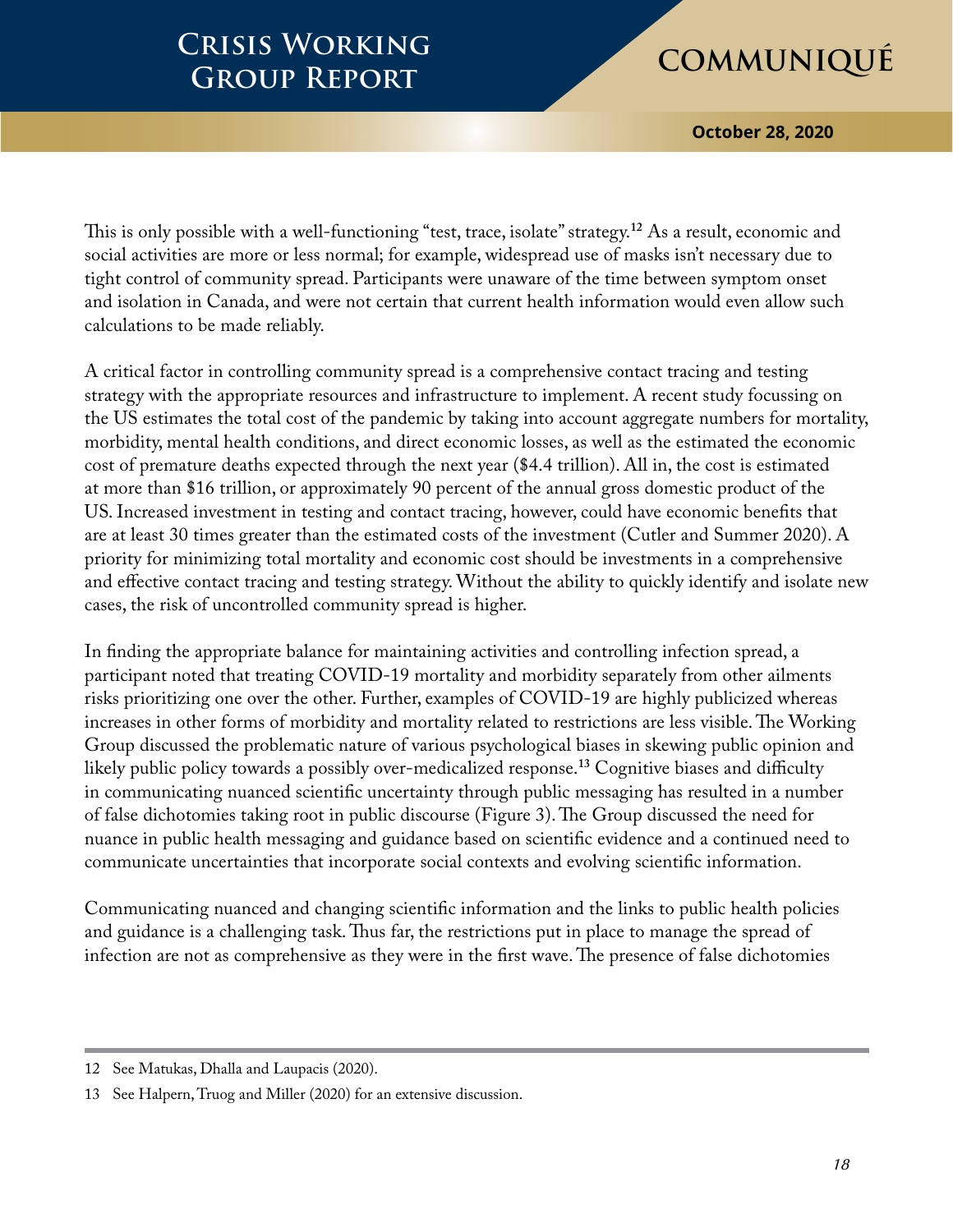

**October 28, 2020**



(mask or no mask for eg.) in the public narrative complicates explaining these more nuanced and targeted measures with opinions easily swaying to either the restrictions not being stringent enough or thinking they are too much of an infringement.

To counter psychological biases and false dichotomies, public health messaging should aim to address some of the sources of uncertainty. In particular, establishing an expectation for public guidance to change as new information about the virus is discovered. When change does occur, explaining why and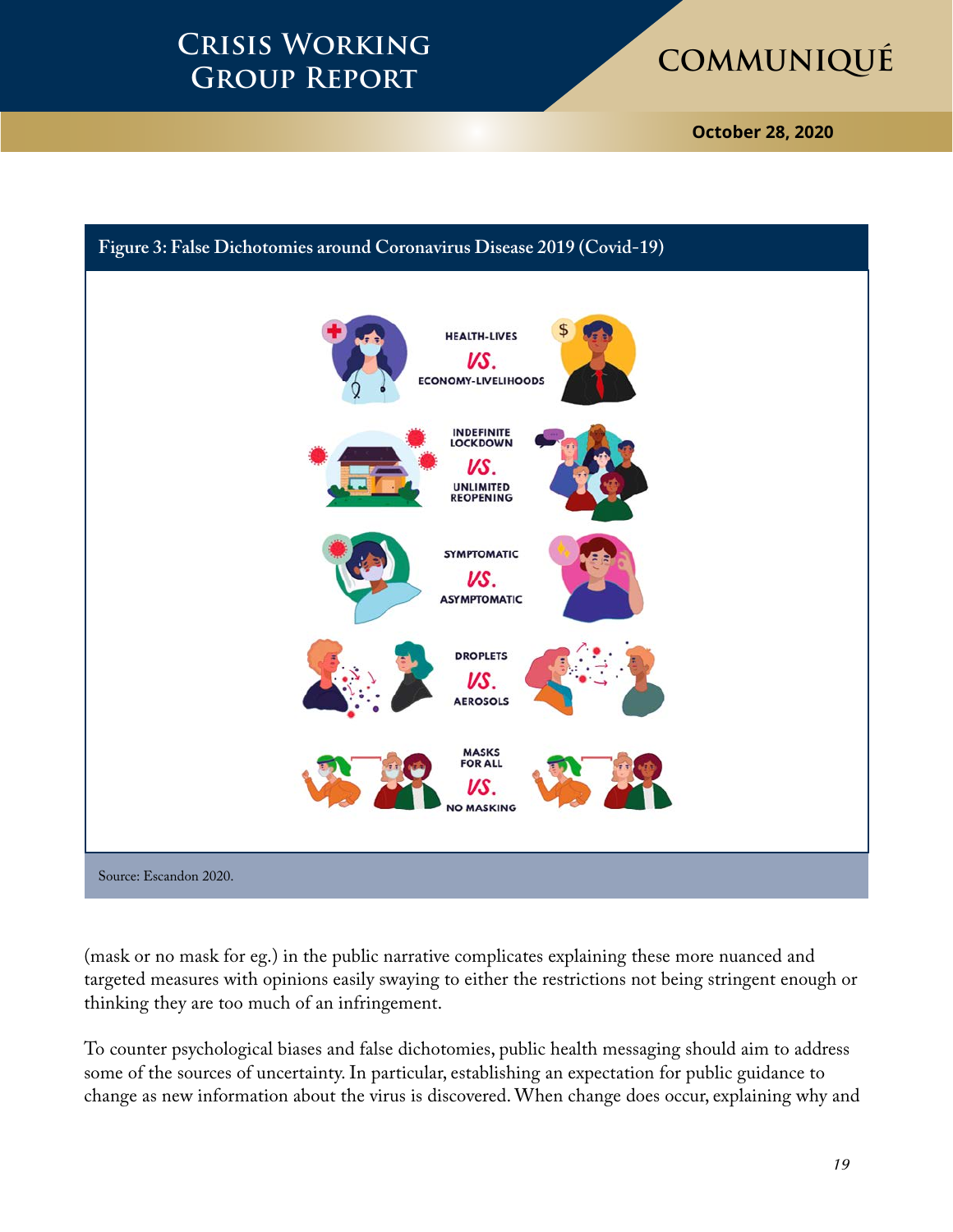**October 28, 2020**

how new public health guidance is related to the new information and why the previous guidance is being changed or no longer applies could help to establish a concrete link between scientific evidence and public policy while also reducing uncertainty and confusion for the public. Where possible, government should communicate plans related to restrictions on social and economic activities well ahead of their imposition. By articulating what possible restrictions could be put in to place and the thresholds of case increases for speed of infection spread that would trigger them, people and businesses can plan for different possibilities with more certainty and will expect (and hopefully be more receptive to) restrictions when they become necessary.

Given that evidence from other countries suggests that minimizing COVID-19 mortality and morbidity also results in more favourable economic outcomes, the group discussed whether more stringent restrictions than the first wave would lead to more favourable outcomes similar to New Zealand or Vietnam. As a participant pointed out, there was not a true "lock down" in Canada: for the most part restrictions came in the form of guidance and voluntary cooperation. Mandatory isolation/ quarantine, restrictions on movement within or between regions and other measures were either not implemented in Canada or did not have the strict enforcement or penalties associated with violating restrictions that were present in some other countries. There were a number of reasons that group members thought that more stringent restrictions of that form would be less successful in Canada during the second wave: the simple fact that healthcare is under provincial jurisdiction makes a coordinated, comprehensive national approach to implementing restrictions to manage COVID-19 unlikely. In addition, the public would not likely be favourable to stronger restrictions and would question the need for more extensive disruptions. Further, participants noted that not all countries that managed to eliminate or drastically reduce community transmission as a result of lockdowns were successful in maintaining those results. A critical factor in New Zealand's success has been comprehensive contact tracing. Without the ability to identify and isolate cases before they become symptomatic it is unlikely that community transmission could be completely eliminated.

At the time of writing, COVID-19 transmission is currently overwhelming our capacity to test and trace in large parts of Ontario. In the short-term, difficult choices must be made, with shortterm health considerations weighed against longer-term health and economic considerations. In the medium-term, building a robust strategy to 'test, trace and isolate' can ensure that short-term and longterm goals are more closely aligned than is possible right now.

As a result, some restrictions on economic and social activities will be required for quite some time and they are likely to change over time. Without comprehensive contact tracing and case isolation, some level of COVID-19 mortality and morbidity will be unavoidable. In minimizing COVID-19 mortality and morbidity, there are significant unintended health and economic consequences.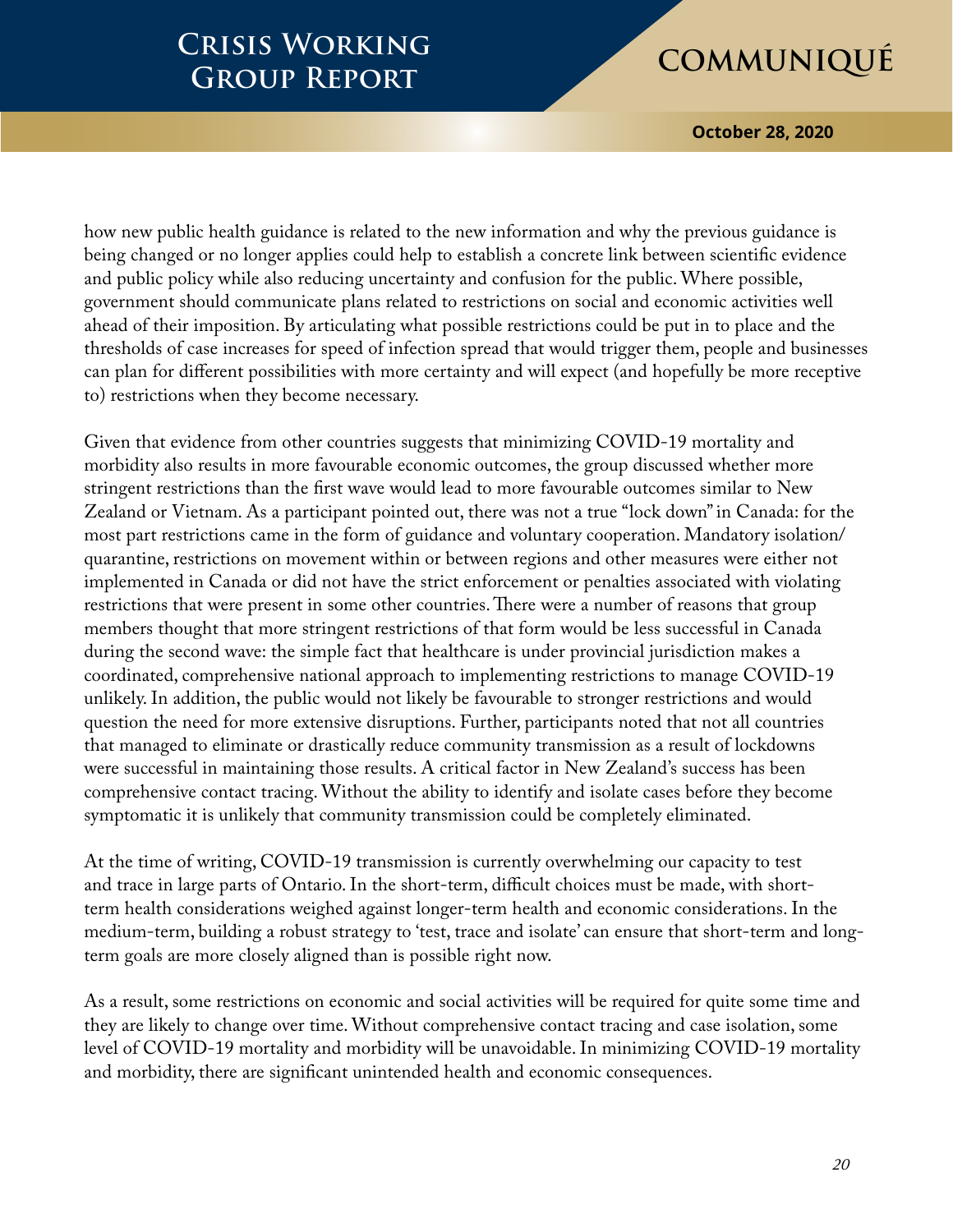**October 28, 2020**

There are various options for targeting restrictions that minimize the sectors, demographics or regions affected. These are preferable to general restrictions in that they maintain economic activities in the areas unaffected by the restrictions. They do have, however, distortionary effects on consumer behaviour and result in some sectors being more negatively impacted. Attending indoor restaurants or theatres, for example, could be done reasonably safely if physical distancing and hygiene recommendations are followed, both by staff and customers. But following those recommendations is more challenging in those settings than in some other business environments and restrictions on public gathering places can serve as a strong signal to the public to limit gatherings. When developing policies to reduce the spread of COVID-19 for different regions, economic sectors or age groups, a critical factor will be complementary policies to address their distortionary effects. To facilitate public cooperation with restrictions and assist businesses in planning for various scenarios, guidance and communications should be a clear as possible about the thresholds for when restrictions might be imposed, what they entail and how they will be implemented.

## **Improving Canada's Health Care System and Emergency Preparedness**

The Public Health and Emergency Measures Working Group focussed discussions around issues that arose as priorities during the initial surge of COVID-19. The uncertainty about the disease and the scramble it caused around the globe to determine threat level, infection pathways and possible methods to contain its spread led to many different approaches to both health and economic adaptations. Many chronic pre-existing conditions in Canada's healthcare and social support system became suddenly acute: gaps in income support, inadequacies in long-term care, relatively low uptake of virtual care delivery methods and gaps in health data/information, to name a few. Some issues arose due to the COVID-19 crisis directly: shortages of personal protective equipment and a lack of contact tracing strategies to prioritize limited testing resources and effectively contain community spread, for example. Surgery wait times that were already problematic have been exacerbated by COVID-19 restrictions and the continuing risk provides a need to maintain spare hospital capacity.

Health policy issues highlighted by the COVID-19 crisis are both short and long term in nature. In the short term, maintaining the capacity of the healthcare system to manage surges of COVID-19, while also ensuring minimal negative health and economic outcomes, is the main priority. The pandemic has resulted in drastic changes to how Canadians access healthcare services and the opportunity to incorporate positive change into the "new normal" of health system operations as it continues to adapt.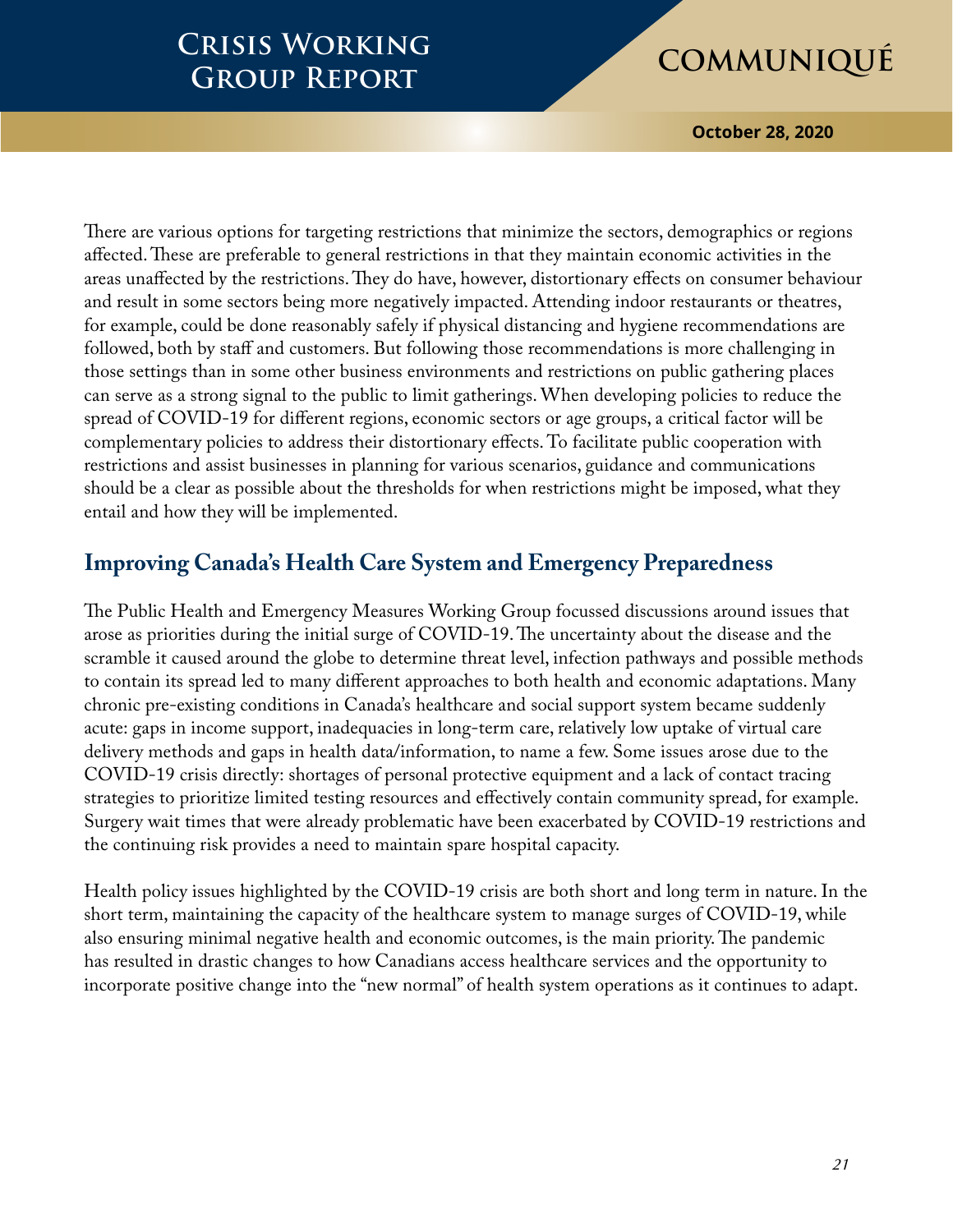**October 28, 2020**

### **Bracing for the Second Wave: Health System Strategies for the Short Term**

As case numbers rise across the country, the healthcare system is bracing for the second wave of COVID-19 and also preparing for the annual challenge of managing flu season. Information about the virus and its effects continues to evolve, as does policy to combat its spread. In the short term, there are a number of priorities for governments and the healthcare system to address to improve outcomes for the second wave of COVID-19:

- **Adapt economic and healthcare restrictions to reduce the extent of disruption while achieving similar or better outcomes from COVID-19.** Different provinces prioritized continuation different areas of care in the midst of the initial disruptions caused by the first wave, with Alberta maintaining surgeries throughout and Saskatchewan focussing on continuity of primary care services. Provinces that had more stringent restrictions on access to medical care during the first wave have the opportunity to learn from the provinces that successfully continue most healthcare services.
- **Develop public health and policy plans for multiple infection scenarios and communicate them with the public.** As case numbers rise, governments should be proactive in setting public expectations to align with the imposing of further restrictions, how long they will be in place and the possibility of further government support in the form of subsidies, cash transfers, tax and loan payment deferrals etc.
- **Ensure preparedness:** 
	- o Maintain excess hospital bed capacity for COVID-19 patients and adapt healthcare and clinical practices to maintain continuity of access as much as possible.
	- o Secure sufficient supplies of personal protective equipment and other medical supplies such as ventilators and testing materials to minimize the risk of health care providers and workers being exposed or infected.
	- o Actively engage in ongoing clinical trials of promising potential therapies and vaccines to contribute to their development and provide early access to Canadians.
	- o Improve contact tracing and infection containment ability by investing in more comprehensive and rapid detection mechanisms.**<sup>14</sup>**

<sup>14</sup> Group members discussed the possibility of improving contact tracing and outbreak identification by utilizing location and other forms of personal data. A participant suggested that even on a voluntary basis, such information would likely be useful to identifying hotspots and rapidly informing the public and encouraged the government to evaluate options beyond the current COVID Alert app, which functions via Bluetooth as an exposure notification system and is being used by a few million Canadians.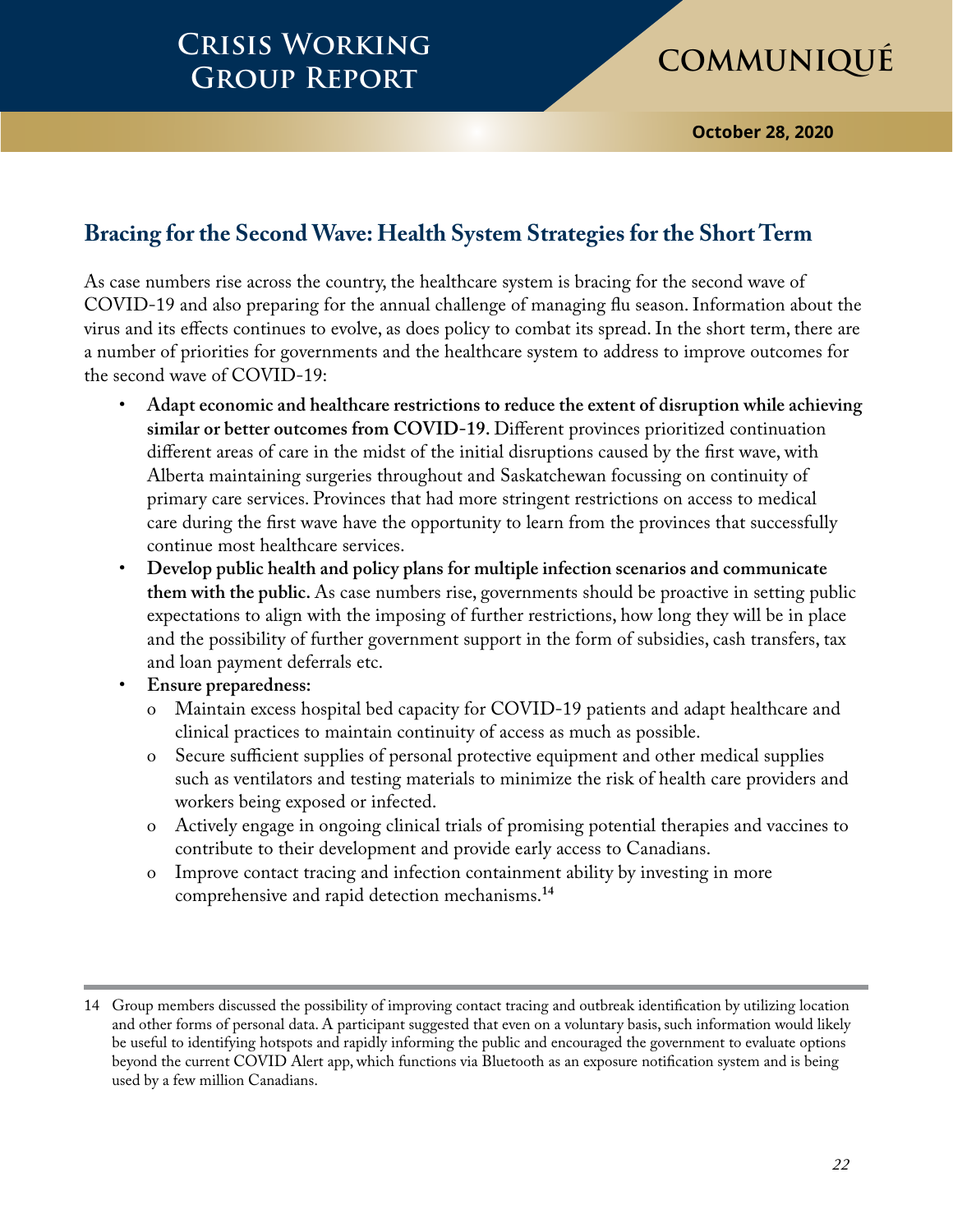**October 28, 2020**

### **Paradigm Shift: "New Normal" in Healthcare and Long Term Improvement**

Over the longer term, once the immediate threat of COVID-19 has passed, priorities for government shift to improving quality and efficiency in Canada's healthcare system and ensuring we are better prepared for future novel infectious disease outbreaks. The total effects of the pandemic are not yet known and the "new normal" that will emerge is far from certain. There are, however, areas of healthcare and emergency preparedness on which Canada could improve and should be actively improved upon as the healthcare system adapts to COVID-19 and transitions to the new normal.

Almost all topics discussed by the Public Health and Emergency Measures Working Group had both immediate and longer term priorities to address:

- Improving the healthcare systems ability to respond to a novel infectious disease should be a priority – though this is common expertise in Canadian hospitals due to our experience with SARS, there was little preparedness for such events in other settings, particularly residential care.
- To enable more rapid and informed response to emerging health crises, significant improvements in health data and information comprehensiveness, timeliness and standardization must be made.
- The combined pressures of COVID-19 mortality results, an aging population and the current fiscal scenario show that innovation in seniors' care is required if quality and access are to be maintained. Infection preparedness and control procedures including for emergency situations should become a routine aspect of residential care for seniors. Relative to other countries, Canada invests significantly less on community and home care and proportionately more on residential care. Reduced COVID-19 morbidity and mortality for seniors in the community along with individuals' preferences, quality of life and many other reasons encourage investment in home and community care for seniors.
- Develop a comprehensive strategy for coordinated leadership during a crisis. While there are benefits to different responses to the COVID-19 crisis across the country, some aspects would have benefited from a nationally coordinated approach: such as securing personal protective equipment, strategic investments in information technology/infrastructure, research and development of treatments and vaccines and policy strategies to manage the pandemic.